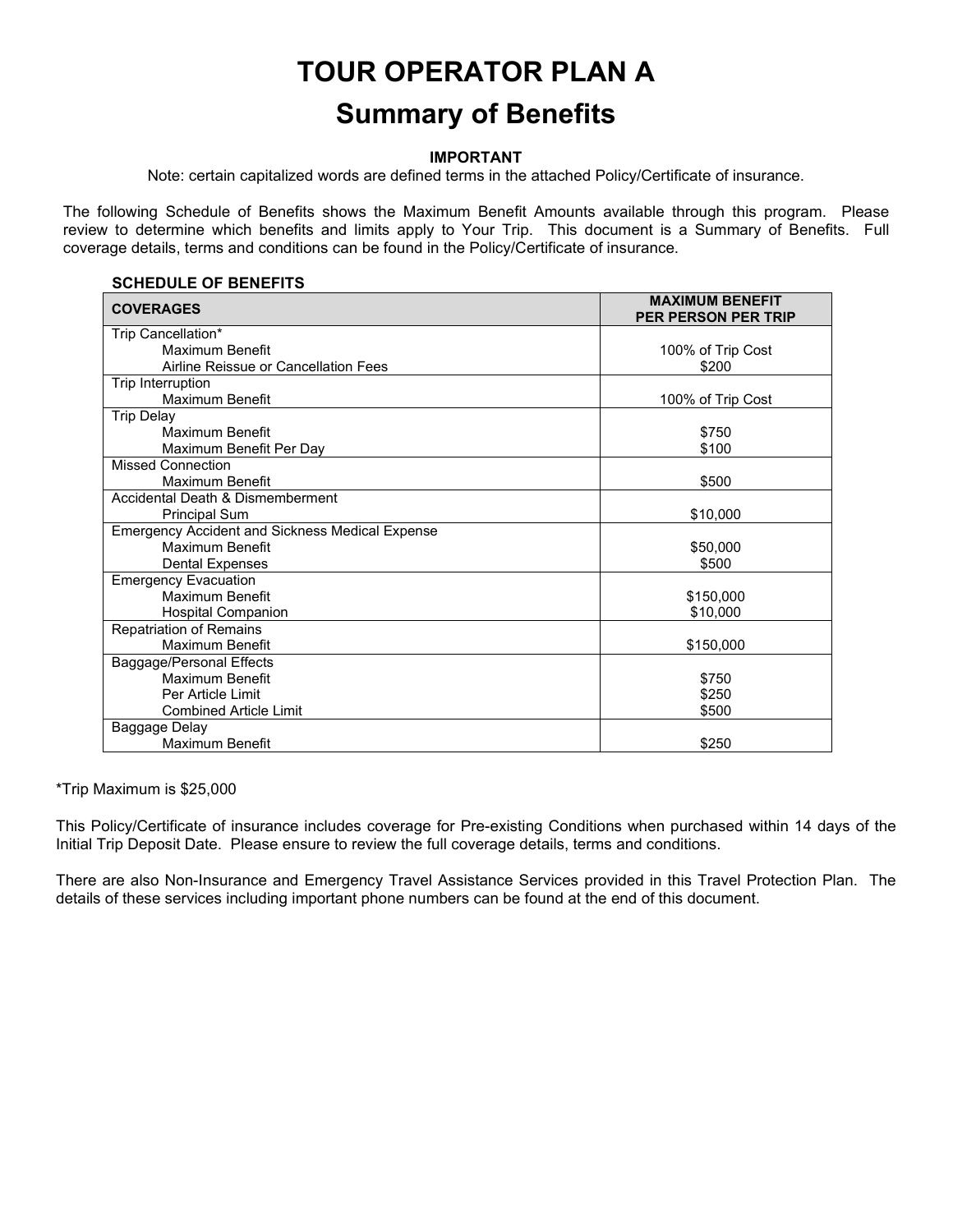

Nationwide Life Insurance Company One Nationwide Plaza Columbus, Ohio 43215

This Policy describes all of the travel insurance benefits, underwritten by Nationwide Life Insurance Company and herein referred to as the Company. Please refer to the accompanying Confirmation of Coverage as it provides You with specific information about the program You purchased. Please contact the Plan Administrator immediately if You believe that the Confirmation of Coverage is incorrect.

This Policy is issued in consideration of the enrollment form and payment of any premium due. All statements in the enrollment forms are representations and not warranties. Only statements contained in a written enrollment form will be used to void insurance, reduce benefits or defend a claim.

NO DIVIDENDS WILL BE PAYABLE UNDER THIS POLICY.

The President and Secretary of Nationwide Life Insurance Company witness this Policy.

*Secretary President*

Suit a. Walker

## **TRAVEL PROTECTION POLICY**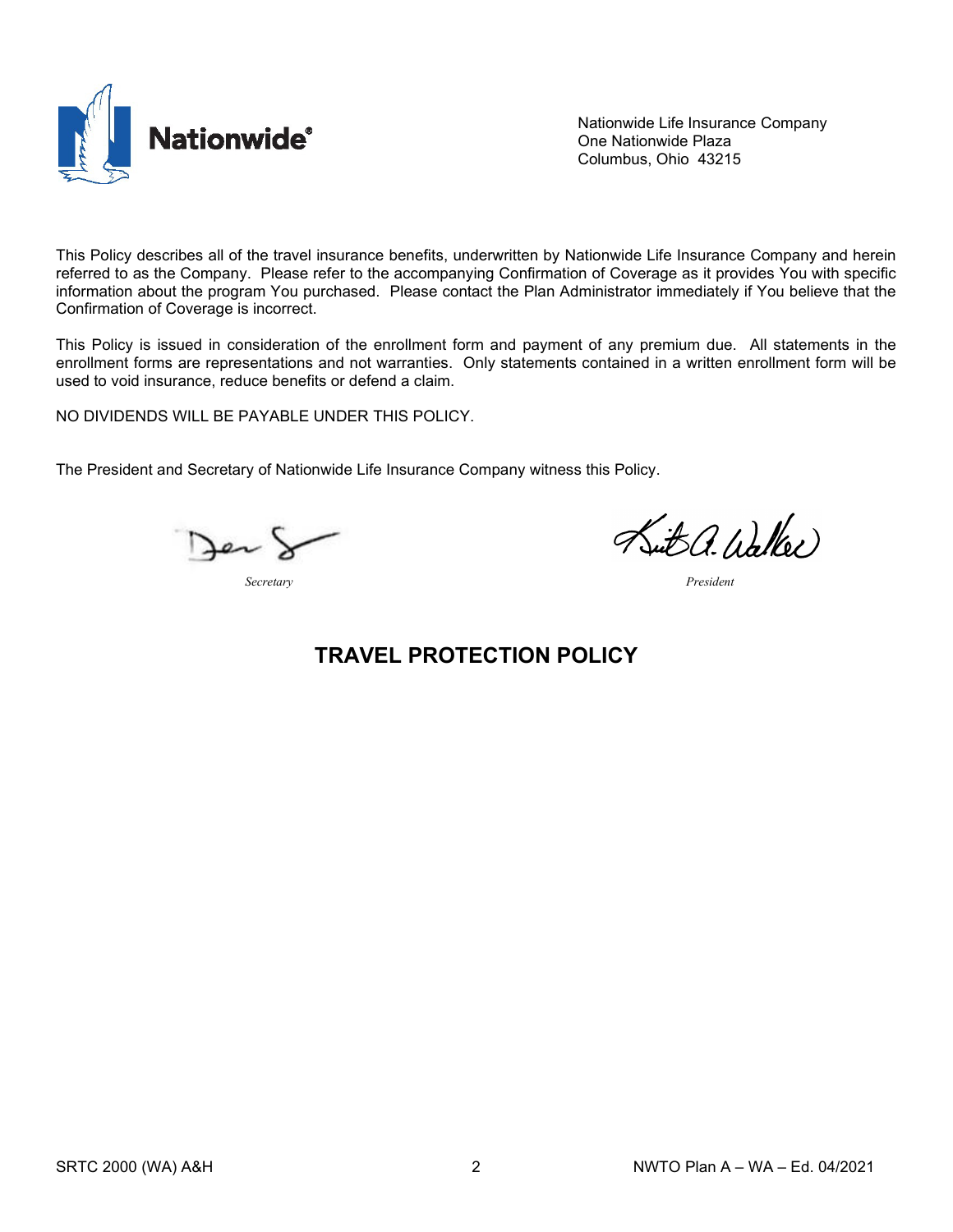#### **GENERAL DEFINITIONS**

#### **GENERAL PROVISIONS**

#### **COVERAGES:**

Accidental Death & Dismemberment Emergency Sickness Medical Expense Emergency Accident Medical Expense

#### **LIMITATIONS AND EXCLUSIONS**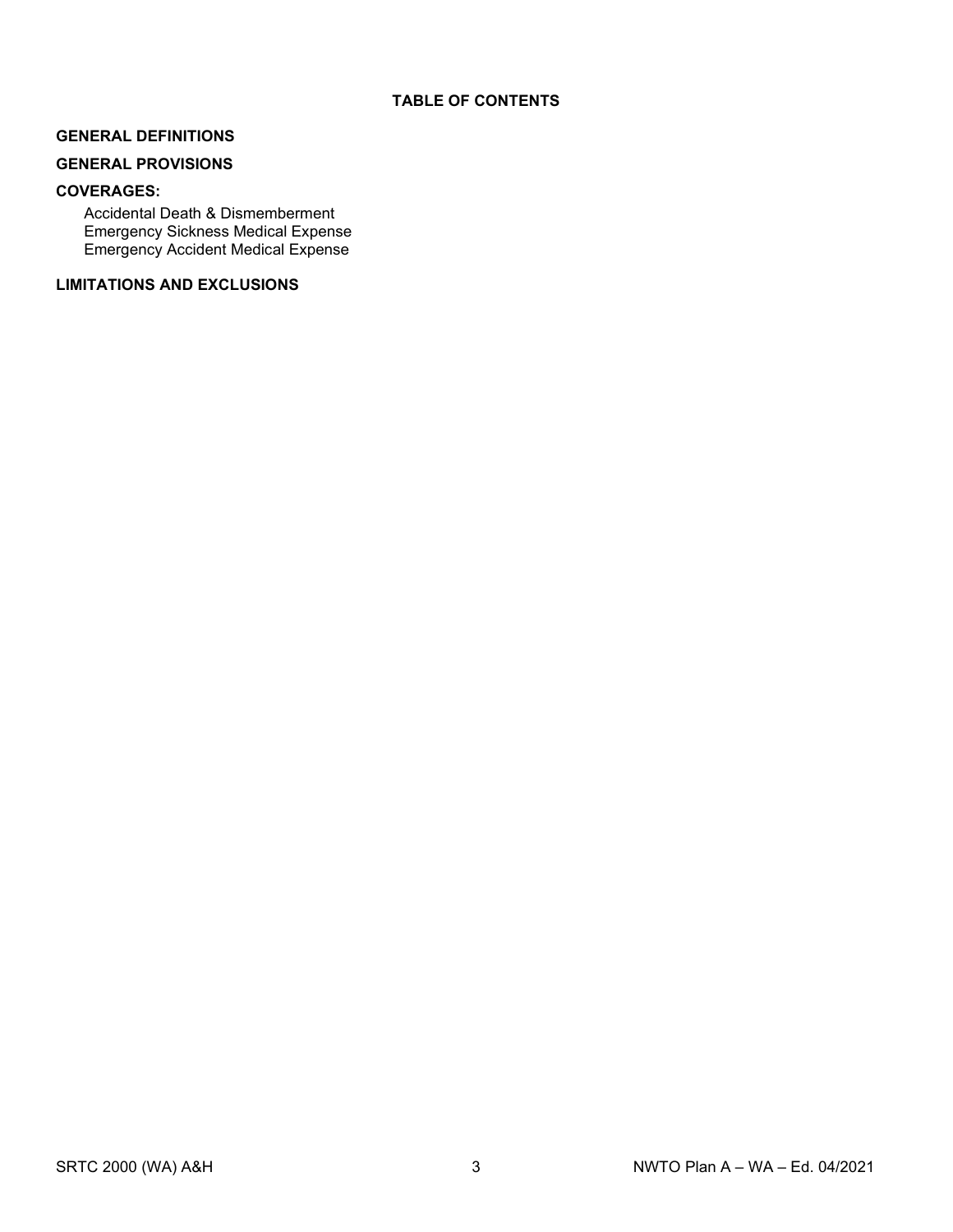#### **NATIONWIDE LIFE INSURANCE COMPANY PASSENGER PROTECTION INSURANCE POLICY**

#### **GENERAL DEFINITIONS**

**Accident** means a sudden, unexpected, unusual, specific event that occurs at an identifiable time and place, but shall also include exposure resulting from a mishap to a conveyance in which You are traveling.

**Accidental Injury** means Bodily Injury caused by an Accident (of external origin) being the direct and independent cause in the Loss.

**Actual Cash Value** means purchase price less depreciation.

**Additional Expense** means any reasonable expenses for meals and lodging which were necessarily incurred as the result of a Hazard and which were not provided by the Common Carrier or other party free of charge.

**Bodily Injury** means identifiable physical injury which: (a) is caused by an Accident, and (b) solely and independently of any other cause, except illness resulting from, or medical or surgical treatment rendered necessary by such injury, is the direct cause of Your death or dismemberment within twelve (12) months from the date of the Accident.

**Common Carrier** means any land, sea, and/or air conveyance operating under a valid license for the transportation of passengers for hire.

**Company** means Nationwide Life Insurance Company.

**Covered Expenses** shall mean expenses incurred by You which are for medically necessary services, supplies, care, or treatment; due to Illness or Injury; prescribed, performed or ordered by a Physician; reasonable and customary charges; incurred while insured under this Policy; and which do not exceed the maximum limits shown in the Confirmation of Coverage, under each stated benefit.

**Covered Trip** means any class of scheduled trips, tours or Cruises You request coverage and remit the required premium.

**Cruise** means any prepaid sea arrangements made by the Travel Supplier.

**Deductible** means the amount of expenses for covered services and supplies that must be incurred by You before specified benefits become payable.

**Default** means a material failure or inability to provide contracted services due to financial insolvency.

**Dependent Child(ren)** means Your child (or children), including an unmarried child, stepchild, legally adopted child or foster child who is: (1) less than age nineteen (19) and primarily dependent on the Insured for support and maintenance; or (2) who is at least age nineteen (19) but less than age twenty-three (23) and who regularly attends an accredited school or college; and who is primarily dependent on the Insured for support and maintenance.

**Effective Date** means 12:01 A.M. local time, at Your location, on the day after the required premium for such coverage is received by the Company or its authorized representative.

**Family Member** means Your or Traveling Companion's legal or common law spouse, ex-spouse, parent, legal guardian, step-parent, grandparent, parents-in-law, grandchild, natural or adopted child, step-child, children-in-law, brother, sister, step-brother, step-sister, brother-in-law, sister-in-law, aunt, uncle, niece or nephew, who reside in the United States, Canada or Mexico.

#### **Hospital** means a facility that:

(a) holds a valid license if it is required by the law;

- (b) operates primarily for the care and treatment of sick or injured persons as in-patients;
- (c) has a staff of one or more Physicians available at all times;

(d) provides twenty-four (24) hour nursing service and has at least one registered professional nurse on duty or call;

(e) has organized diagnostic and surgical facilities, either on the premises or in facilities available to the hospital on a prearranged basis; and

(f) is not, except incidentally, a clinic, nursing home, rest home, or convalescent home for the aged, or similar institution.

SRTC 2000 (WA) A&H4 NWTO Plan A – WA – Ed. 04/2021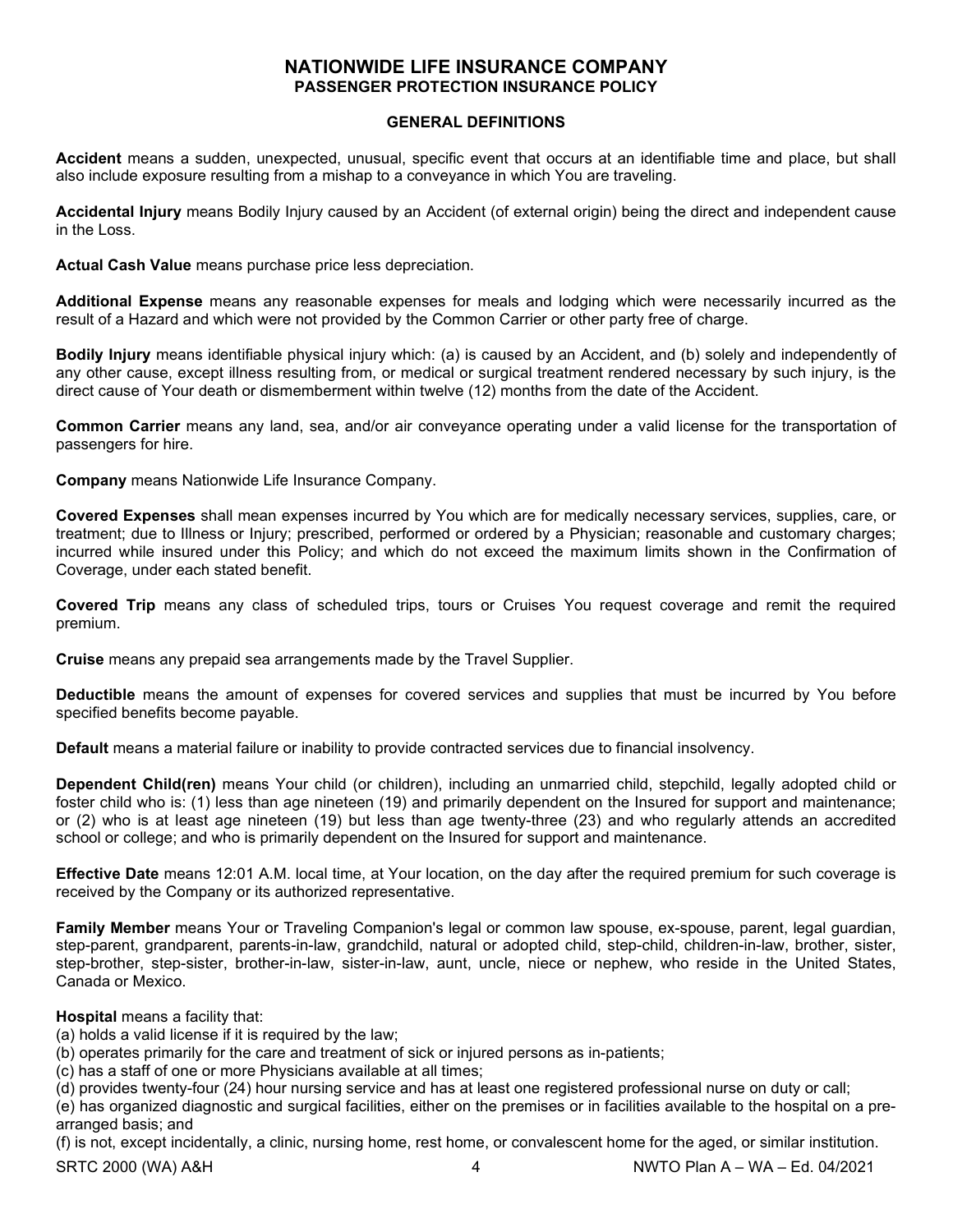**Individual Coverage Term** means the period of time beginning when You have been enrolled for coverage under this Policy and for whom the required premium has been paid.

**Insured** means the person who has enrolled for and paid for coverage under this Policy.

**Land/Sea Arrangements** means land and or sea arrangements made by the Travel Supplier.

**Loss** means injury or damage sustained by You in consequence of happening of one or more of the occurrences against which the Company has undertaken to indemnify You.

**Maximum Benefit** means the largest total amount of Covered Expenses that the Company will pay for Your covered Losses.

**Physician** means a licensed practitioner of medical, surgical or dental services acting within the scope of his/her license. The treating Physician may not be You, a Traveling Companion or a Family Member.

**Pre-Existing Condition** means any injury, sickness or condition of Yours, Your Traveling Companion, Your Family Member booked to travel with You for which within the sixty (60) day period prior to the effective date under this Policy (a) first manifested itself or exhibited symptoms which would have caused one to seek diagnosis, care or treatment; (b) required taking prescribed drugs or medicine, unless the condition for which the prescribed drug or medicine is taken remains controlled without any change in the required prescription; or (c) required medical treatment or treatment was recommended by a Physician.

The Pre-Existing Conditions exclusion is waived for You if You enroll You in this Policy at the time You pay the deposit required for the Trip (or within fourteen (14) days of the initial deposit) and You purchase the coverage under this Policy for the full cost of their Trip.

**Scheduled Departure Date** means the date on which You are originally scheduled to leave on the Trip.

**Scheduled Return Date** means the date on which You are originally scheduled to return to the point of origin or to a different final destination.

**Sickness** means an illness or disease which is diagnosed or treated by a Physician after the effective date of insurance and while You are covered under this Policy.

**Traveling Companion** means person(s) named and traveling under the same reservation as You during the Covered Trip. Note, a group or tour leader is not considered a Traveling Companion unless You are sharing room accommodations with the group or tour leader.

**Travel Supplier** means airline, tour operator, cruise line, hotel or other organization that has made the Land and/or Sea arrangements or other travel plans for the Insured.

**Trip** means the date of travel shown on Your Confirmation of Coverage for which You purchased this plan.

You or Your refers to all persons listed on the Confirmation of Coverage under the program purchased by the Insured.

#### **GENERAL PROVISIONS**

The following provisions apply to all coverages:

**WHEN YOUR COVERAGE BEGINS -** All coverage will take effect at 12:01 A.M. local time, at Your location, on the Scheduled Departure Date provided:

(a) coverage has been elected; and

(b) the required premium has been paid.

**WHEN YOUR COVERAGE ENDS –** Your coverage will end at 11:59 local time on the date that is the earliest of the following:

(a) the Scheduled Return Date as stated on the travel tickets;

(b) the date You return to Your origination point if prior to the Scheduled Return Date;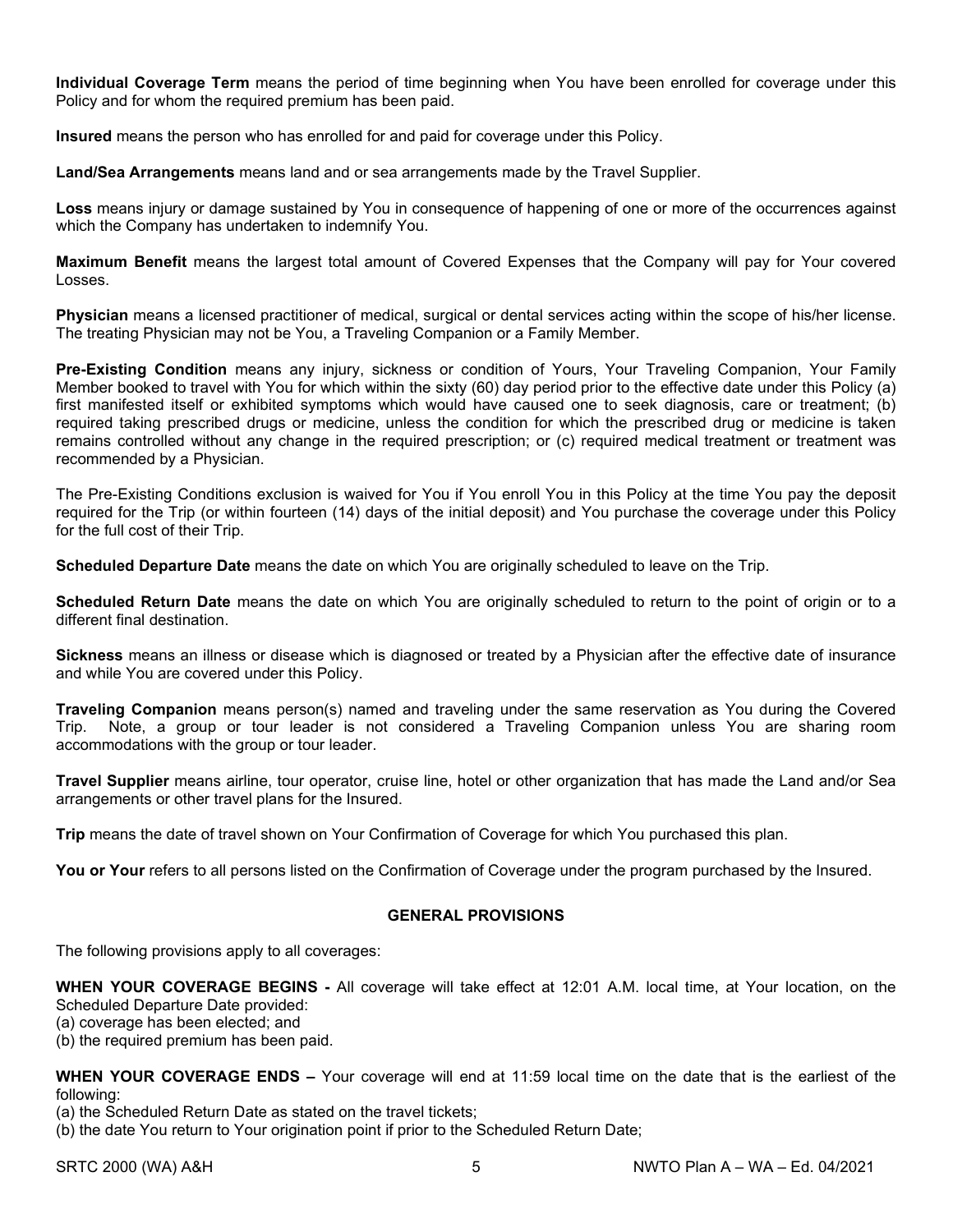(c) the date You leave or change Your Covered Trip (unless due to unforeseen and unavoidable circumstances covered by the Policy);

(d) If the Insured extends the return date, Your coverage will terminate at 11:59 P.M., local time, at the location of the Insured on the Scheduled Return Date;

(e) The date the Insured cancels the Covered Trip;

(f) Any Trip that exceeds ninety (90) days.

**EXTENDED COVERAGE -** Coverage will be extended under the following conditions:

(a) When You commence air travel from Your origination point: within three (3) days before the commencement of the Land/Sea Arrangements, coverage shall apply from the time of departure from the origination point; or (ii) greater than three (3) days before the commencement of the Land/Sea Arrangements, the extension of coverage shall be provided only during Your air travel.

(b) If You return to Your origination point: within three (3) days after the completion of the Land/Sea Arrangements, coverage shall apply until the time of return to the origination point; or (ii) greater than three (3) days after the completion of the Land/Sea Arrangements, the extension of coverage shall be provided only during Your air travel.

(c) If You are a passenger on a scheduled Common Carrier that is unavoidably delayed in reaching the final destination coverage will be extended for the period of time needed to arrive at the final destination.

In no event will coverage be extended for unscheduled extensions to Your Covered Trip for which premium has not been paid in advance.

**ARBITRATION -** Notwithstanding anything in this Policy to the contrary, any claim arising out of or relating to this contract, or its breach, may be settled by arbitration administered by the American Arbitration Association in accordance with its Commercial rules except to the extent provided otherwise in this clause. Arbitration must be by mutual consent and agreed to by all parties. The suit must be in a court of competent jurisdiction. Judgment upon the award rendered in such arbitration may be entered in any court having jurisdiction thereof. All fees and expenses of the arbitration shall be borne by the parties equally.

However, each party will bear the expense of its own counsel, experts, witnesses, and preparation and presentation of proofs. The arbitrators are precluded from awarding punitive, treble or exemplary damages, however so denominated. If more than one Insured is involved in the same dispute arising out of the same Policy and relating to the same loss or claim, all such Insureds will constitute and act as one party for the purposes of the arbitration. Nothing in this clause will be construed to impair the rights of the Insureds to assert several, rather than joint, claims or defenses.

**LEGAL ACTIONS -** No legal action for a claim can be brought against the Company until sixty (60) days after the Company receives proof of Loss. No legal action for a claim can be brought against the Company more than three (3) years after the time required for giving proof of Loss.

**CONTROLLING LAW -** Any part of this Policy that conflicts with the state law where this Policy is issued is changed to meet the minimum requirements of that law.

**SUBROGATION -** To the extent the Company pays for a Loss suffered by You, the Company will take over the rights and remedies You had relating to the Loss. This is known as subrogation. You must help the Company to preserve its rights against those responsible for the Loss. This may involve signing any papers and taking any other steps the Company may reasonably require. If the Company takes over Your rights, You must sign an appropriate subrogation form supplied by the Company.

#### **The following provisions will apply to Accidental Death & Dismemberment, Emergency Sickness Medical Expense and Emergency Accident Medical Expense:**

**PAYMENT OF CLAIMS** - The Company, or its designated representative, will pay a claim after receipt of acceptable proof of Loss. Benefits for Loss of life are payable to Your beneficiary. If a beneficiary is not otherwise designated by You, benefits for Loss of life will be paid to the first of the following surviving preference beneficiaries:

- a) Your spouse:
- b) Your child or children jointly:
- c) Your parents jointly if both are living or the surviving parent if only one survives:
- d) Your brothers and sisters jointly: or
- e) Your estate.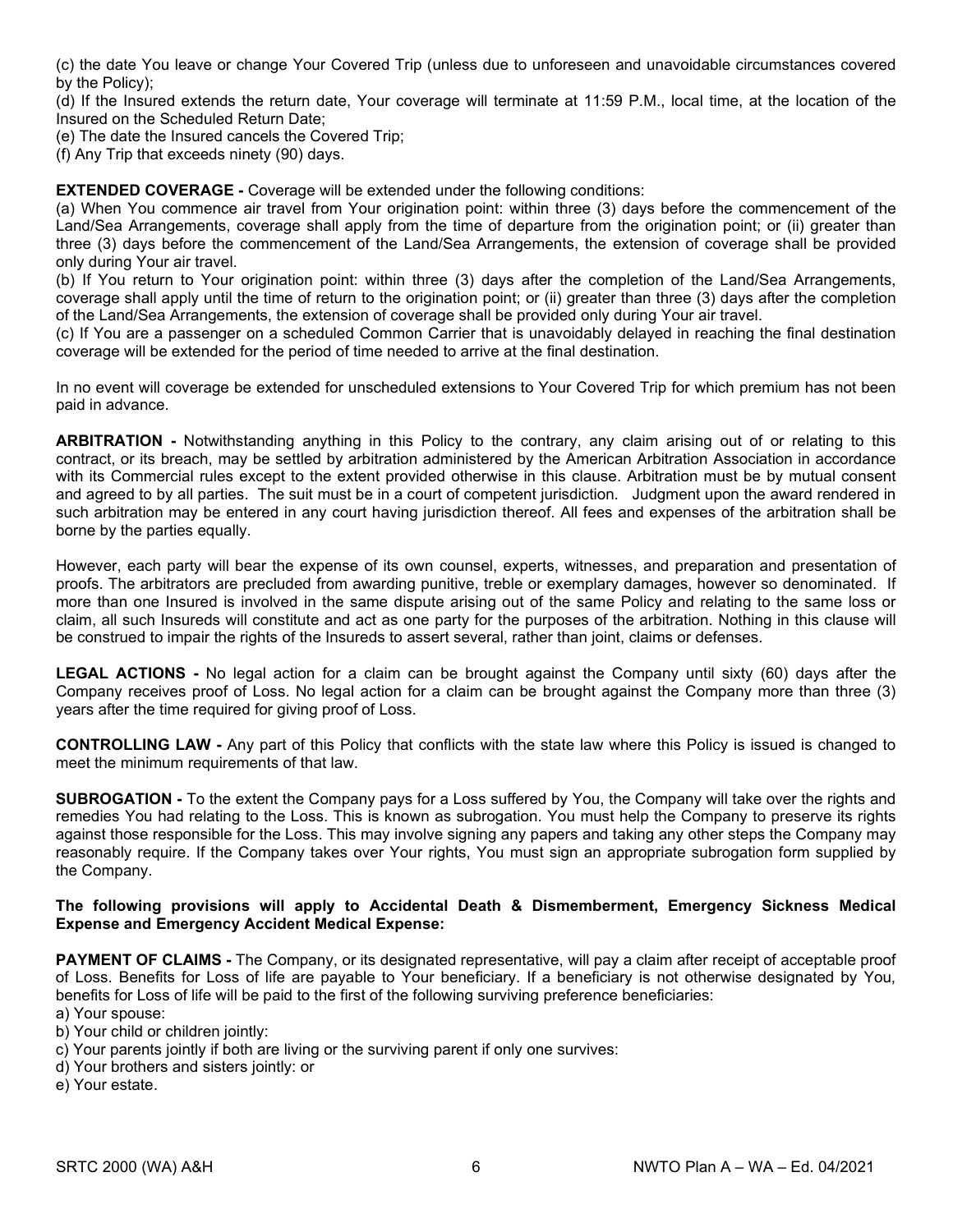All other claims will be paid to You. In the event You are a minor, incompetent or otherwise unable to give a valid release for the claim, the Company may make arrangement to pay claims to Your legal guardian, committee or other qualified representative.

All or a portion of all other benefits provided by this Policy may, at the option of the Company, be paid directly to the provider of the service(s). All benefits not paid to the provider will be paid to You.

Any payment made in good faith will discharge the Company's liability to the extent of the claim.

The applicable benefit amount will be reduced by the amount of benefits, if any, previously paid by other Insurance Policies. In no event will the Company reimburse You for an amount greater than the amount paid by You.

**NOTICE OF CLAIM -** Written notice of claim must be given by the claimant (either You or someone acting for You) to the Company or its designated representative within twenty (20) days after a covered Loss first begins or as soon as reasonably possible. Notice should include Your name, the Travel Supplier's name and this Policy number. Notice should be sent to the Company's administrative office, at the address shown on the cover page of this Policy, or to the Company's designated representative.

**PROOF OF LOSS -** The Claimant must send the Company, or its designated representative, proof of Loss within ninety (90) days after a covered loss occurs or as soon as reasonably possible.

**PHYSICAL EXAMINATION AND AUTOPSY -** The Company, or its designated representative, at their own expense, have the right to have You examined as often as reasonably necessary while a claim is pending. The Company, or its designated representative, also has the right to have an autopsy made unless prohibited by law.

#### **ACCIDENTAL DEATH AND DISMEMBERMENT**

The Company will pay the percentage of the Principal Sum shown in the Table of Losses when You, as a result of an Accidental Injury occurring during the Covered Trip, sustain a Loss shown in the Table below. The Loss must occur within three hundred sixty-five (365) days after the date of the Accident causing the Loss.

The Principal Sum is shown on the Confirmation of Coverage. If more than one Loss is sustained, as the result of an Accident, the amount payable shall be the largest amount of a sustained Loss shown in the Table of Losses.

| <b>TABLE OF LOSSES</b>                   |                              |  |
|------------------------------------------|------------------------------|--|
| Loss of:                                 | Percentage of Principal Sum: |  |
| Life                                     | 100%                         |  |
| Both hands or both feet                  | 100%                         |  |
| Sight of both eyes                       | 100%                         |  |
| One hand and one foot                    | 100%                         |  |
| Either hand or foot and sight of one eye | 100%                         |  |
| Either hand or foot                      | 50%                          |  |
| Sight of one eye                         | 50%                          |  |
| Speech and hearing in both ears          | 100%                         |  |
| Speech                                   | 50%                          |  |
| Hearing in both ears                     | 50%                          |  |
| Thumb and index finger of same hand      | 25%                          |  |

"Loss" with regard to:

- 1. hand or foot, means actual complete severance through and above the wrist or ankle joints;
- 2. eye means an entire and irrecoverable Loss of sight;
- 3. speech or hearing means entire and irrecoverable Loss of speech or hearing of both ears; and
- 4. thumb and index finger means actual severance through or above the joint that meets the finger at the palm.

#### EXPOSURE

The Company will pay benefits for covered Losses that result from Your being unavoidably exposed to the elements due to an Accident. The Loss must occur within three hundred sixty-five (365) days after the event that caused the exposure.

#### DISAPPEARANCE

The Company will pay benefits for Loss of life if Your body cannot be located one year after Your disappearance due to an Accident.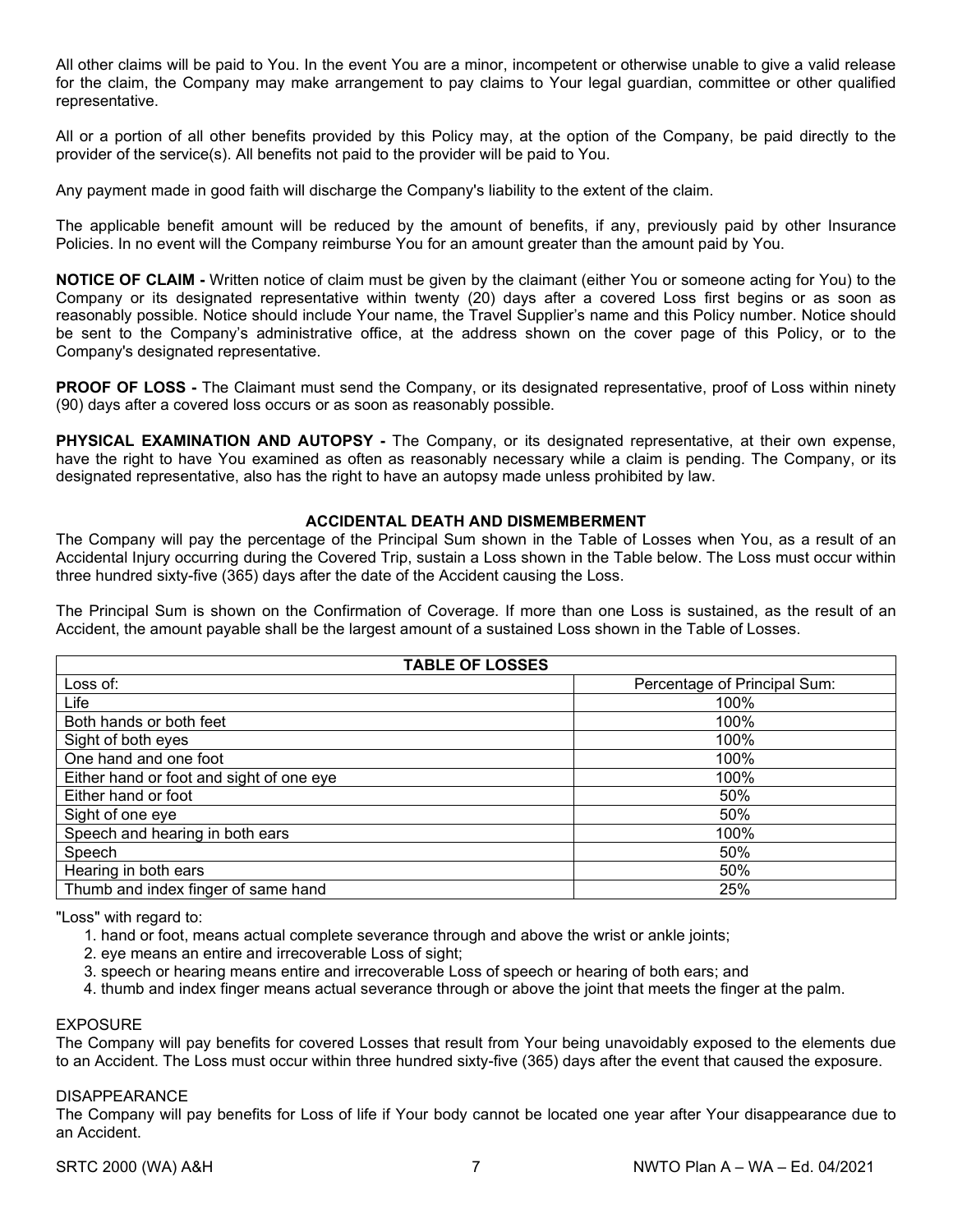#### **EMERGENCY SICKNESS MEDICAL EXPENSE**

The Company will pay benefits up to the maximum shown on the Confirmation of Coverage, if You incur Covered Medical Expenses as a result of Emergency Treatment of a Sickness that first manifests itself during the Covered Trip.

Emergency Treatment means necessary medical treatment, including services and supplies, which must be performed during the Covered Trip due to the serious and acute nature of the Sickness.

Covered Medical Expenses are necessary services and supplies that are recommended by the attending Physician. They include but are not limited to:

- (a) the services of a Physician;
- (b) charges for Hospital confinement and use of operating rooms; Hospital or ambulatory medical-surgical center services (this will also include expenses for a cruise ship cabin or hotel room, not already included in the cost of Your Covered Trip, if recommended as a substitute for a hospital room for recovery from a Sickness);
- (c) charge for anesthetics (including administration); x-ray examinations or treatments, and laboratory tests;
- (d) ambulance service;
- (e) drugs, medicines, prosthetics and therapeutic services and supplies.

The Company will not pay benefits in excess of the reasonable and customary charges. Reasonable and customary charges means charges commonly used by Physicians in the locality in which care is furnished. The Company will not cover any expenses provided by another party at no cost to You or already included within the cost of the Trip.

If You are Hospitalized due to a Sickness which first occurred during the course of the scheduled Trip beyond the date of the Scheduled Return Date, coverage will be extended until You are released from the Hospital or until maximum benefits under this Policy have been paid.

#### **EMERGENCY ACCIDENT MEDICAL EXPENSE**

The Company will pay benefits up to the maximum shown on the Confirmation of Coverage, if You incur Covered Medical Expenses for Emergency Treatment of an Accidental Injury that occurs during the Covered Trip.

Emergency Treatment means necessary medical treatment, including services and supplies, which must be performed during the Covered Trip due to the serious and acute nature of the Accidental Injury.

Covered Medical Expenses are necessary services and supplies that are recommended by the attending Physician. They include, but are not limited to:

- (a) the services of a Physician;
- (b) charges for Hospital confinement and use of operating rooms; Hospital or ambulatory medical-surgical center services (this will also include expenses for a cruise ship cabin or hotel room, not already included in the cost of Your Covered Trip, if recommended as a substitute for a hospital room for recovery from an Accidental Injury);
- (c) charge for anesthetics (including administration); x-ray examinations or treatments, and laboratory tests;
- (d) ambulance service;
- (e) drugs, medicines, prosthetics and therapeutic services and supplies.

The Company will not pay benefits in excess of the reasonable and customary charges. Reasonable and customary charges means charges commonly used by Physicians in the locality in which care is furnished. The Company will not cover any expenses provided by another party at no cost to You or already included within the cost of the Trip.

The Company will pay benefits for emergency dental treatment for Accidental Injury to sound natural teeth.

If You are Hospitalized due to an Accidental Injury which first occurred during the course of the scheduled Trip beyond the date of the Scheduled Return Date, coverage will be extended until You are released from the Hospital or until maximum benefits under this Policy have been paid.

#### **LIMITATIONS AND EXCLUSIONS**

#### **The following exclusions apply to, Accidental Death & Dismemberment, Emergency Sickness Medical Expense and Emergency Accident Medical Expense:**

Loss caused by or resulting from:

- 1. Pre-Existing Conditions, as defined in the Definitions section;
- 2. suicide, attempted suicide or any intentionally self-inflicted injury while sane or insane (unless results in the death of a non-traveling immediate Family Member);
- 3. intentionally self-inflicted injuries;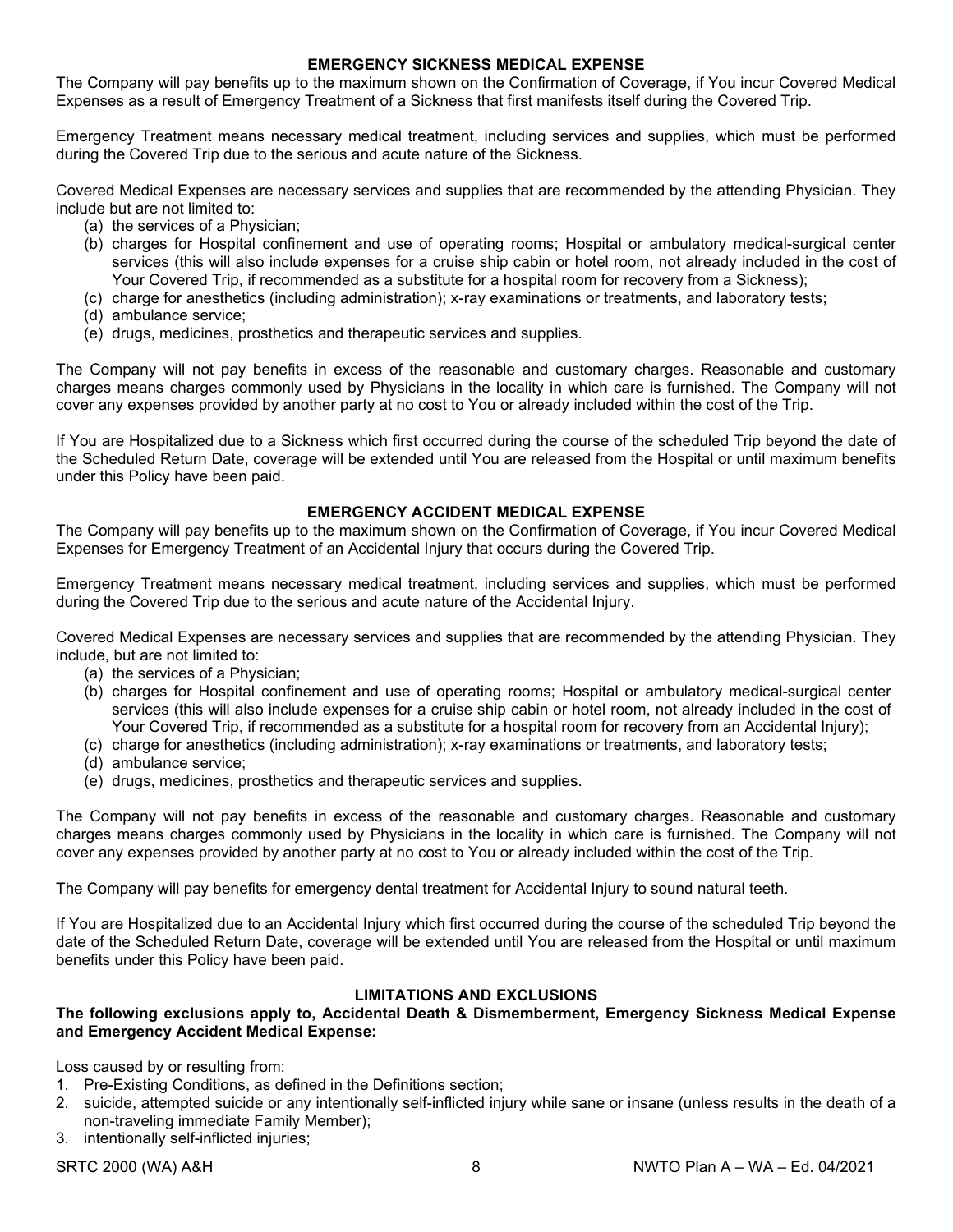- 4. war or act of war (whether declared or not);
- 5. participation in any military maneuver or training exercise or any Loss starting while You are in the service of the armed forces of any country. Orders to active military service for training purposes of two (2) months or less will not constitute service in the armed forces;
- 6. piloting or learning to pilot or acting as a member of the crew of any aircraft;
- 7. mental or emotional disorders, unless Hospitalized;
- 8. participation as a professional in athletics;
- 9. alcoholism or drug addiction;
- 10. commission or the attempt to commit a criminal act;
- 11. participating in bodily contact sports; skydiving; hang-gliding; parachuting; mountaineering; any race; bungee cord jumping; and speed contest (speed contest shall not include any of the regatta races); scuba diving (unless accompanied by a dive master or if the depth exceeds one hundred (100) feet; spelunking or caving; heliskiing; extreme skiing;
- 12. dental treatment except as a result of an injury to sound natural teeth;
- 13. any non-emergency treatment or surgery, routine physical examinations, hearing aids, eye glasses or contact lenses;
- 14. pregnancy and childbirth (except for complications of pregnancy); except if Hospitalized;
- 15. curtailment or delayed return for other than covered reasons;
- 16. traveling for the purpose of securing medical treatment;
- 17. services not shown as covered;
- 18. care or treatment that is not medically necessary;
- 19. confinement or treatment in a government Hospital; however the United States government may recover or collect benefits under certain conditions
- 20. care or treatment for which compensation is payable under Worker's Compensation Law, any Occupational Disease law; the 4800 Time Benefit plan or similar legislation;
- 21. care or treatment that is payable under any Insurance policy that does not require deductible and/or coinsurance payments by You;
- 22. Injury or Sickness when traveling against the advice of a Physician;
- 23. cosmetic surgery except for: reconstructive surgery incidental to or following surgery for trauma, or infection or other covered disease of the part of the body reconstructed, or to treat a congenital malformation of a child.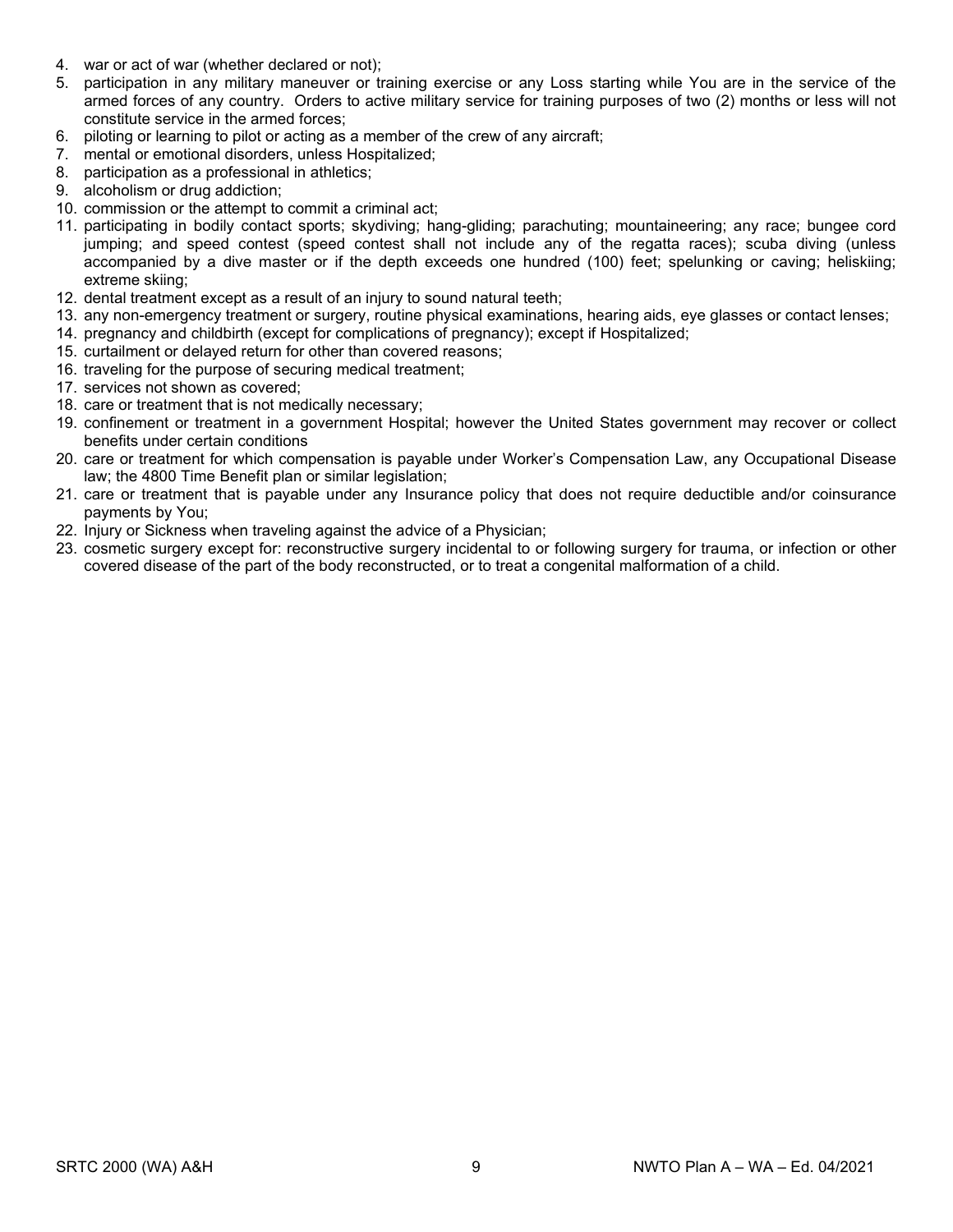

Nationwide Mutual Insurance Company One Nationwide Plaza Columbus, Ohio 43215

This Policy describes all of the travel insurance benefits, underwritten by Nationwide Mutual Insurance Company and herein referred to as the Company. Please refer to the accompanying Confirmation of Coverage as it provides You with specific information about the program You purchased. Please contact Plan Administrator immediately if You believe that the Confirmation of Coverage is incorrect.

This Policy is issued in consideration of the enrollment form and payment of any premium due. All statements in the enrollment forms are representations and not warranties. Only statements contained in a written enrollment form will be used to void insurance, reduce benefits or defend a claim.

NO DIVIDENDS WILL BE PAYABLE UNDER THIS POLICY.

The President and Secretary of Nationwide Mutual Insurance Company witness this Policy.

Jer

*Secretary President*

## **TRAVEL PROTECTION POLICY**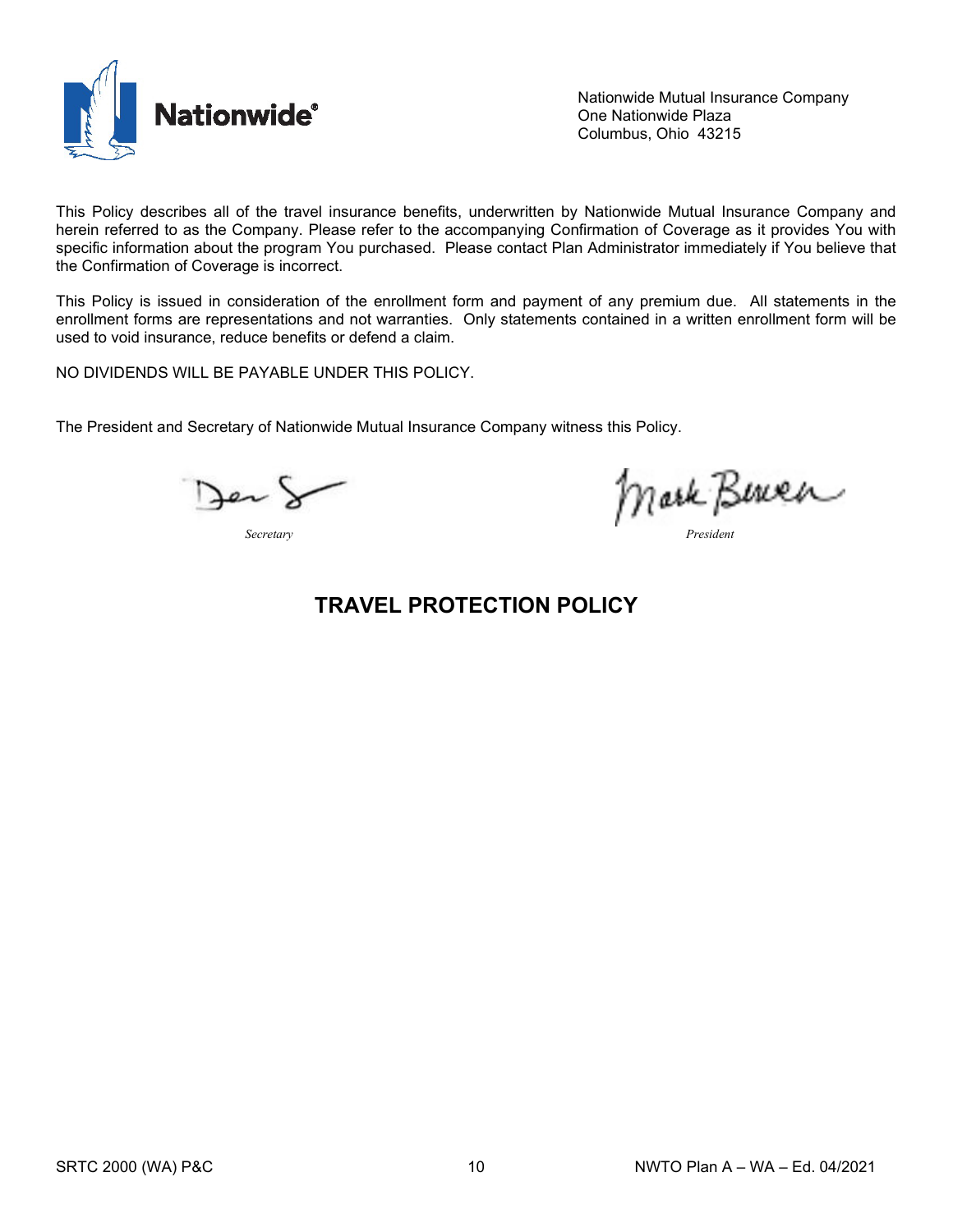#### **GENERAL DEFINITIONS**

#### **GENERAL PROVISIONS**

#### **COVERAGES:**

Trip Cancellation Trip Interruption Trip Delay Missed Connection Emergency Evacuation Repatriation of Remains Baggage/Personal Effects Baggage Delay

#### **LIMITATIONS AND EXCLUSIONS**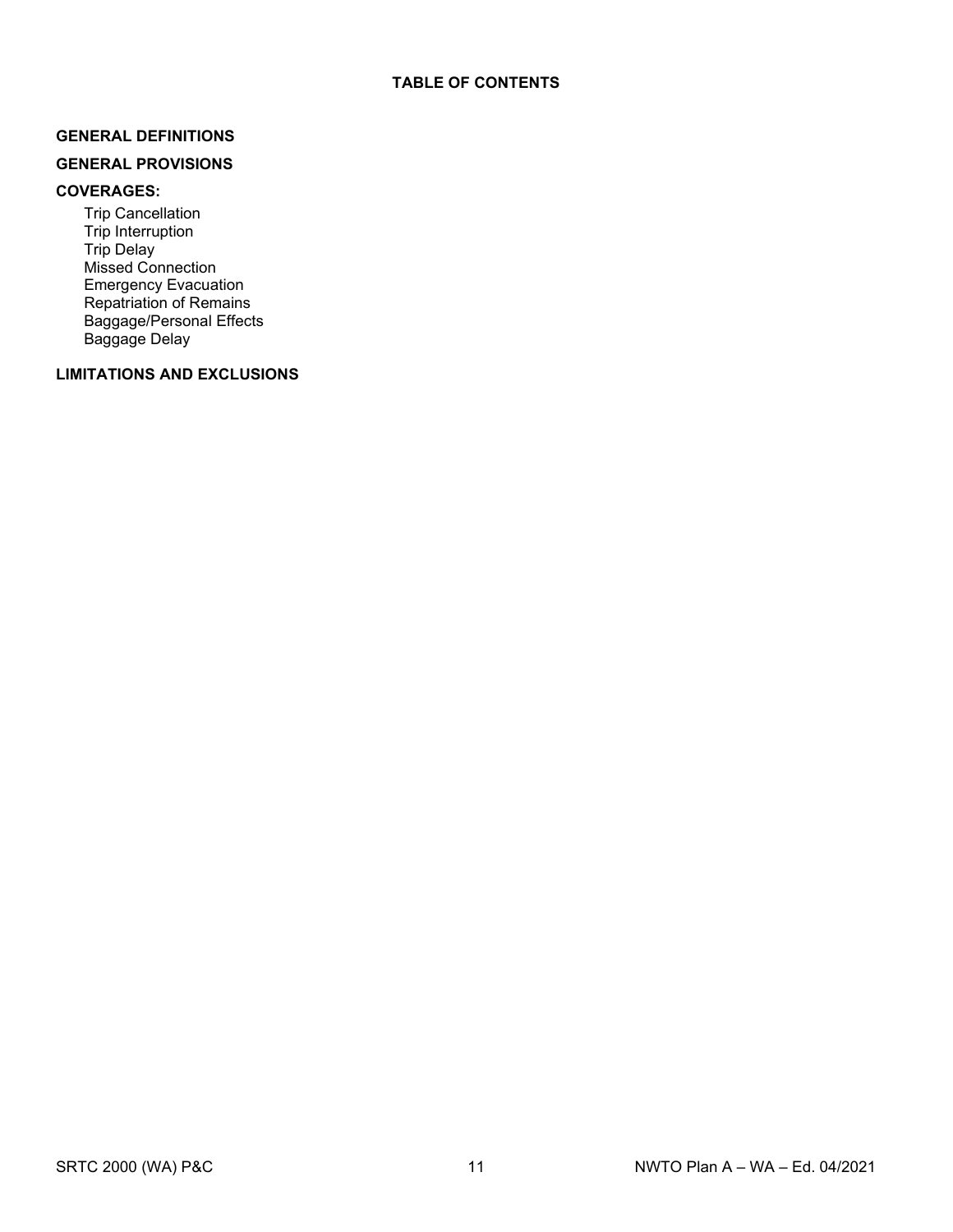#### **NATIONWIDE MUTUAL INSURANCE COMPANY PASSENGER PROTECTION INSURANCE POLICY**

#### **GENERAL DEFINITIONS**

**Accident** means a sudden, unexpected, unusual, specific event that occurs at an identifiable time and place, but shall also include exposure resulting from a mishap to a conveyance in which You are traveling.

**Accidental Injury** means Bodily Injury caused by an Accident (of external origin) being the direct and independent cause in the Loss. The Injury must be verified by a Physician.

**Actual Cash Value** means purchase price less depreciation.

**Additional Expense** means any reasonable expenses for meals and lodging which were necessarily incurred as the result of a Hazard and which were not provided by the Common Carrier or other party free of charge.

**Bankruptcy** means the filing of a petition for voluntary or involuntary bankruptcy in a court of competent jurisdiction under Chapter 7 or Chapter 11 of the United States Bankruptcy Code 11 L.S.C. Subsection 101 et seq.

**Bodily Injury** means identifiable physical injury which: (a) is caused by an Accident, and (b) solely and independently of any other cause, except illness resulting from, or medical or surgical treatment rendered necessary by such injury, is the direct cause of Your death or dismemberment within twelve months from the date of the Accident.

**Business Partner** means an individual who: (a) is involved in a legal partnership; and (b) is actively involved in the dayto-day management of the business.

**Carry On Baggage** means a piece of baggage that has not been checked and is owned by and accompanies You while traveling on a Common Carrier.

**Checked Baggage** means a piece of baggage for which a claim check has been issued to You by a Common Carrier.

**Common Carrier** means any land, and/or sea, and/or air conveyance operating under a valid license for the transportation of passengers for hire.

**Company** means Nationwide Mutual Insurance Company.

**Covered Trip** means any class of scheduled trips, tours or Cruises You request coverage and remit the required premium.

**Cruise** means any prepaid sea arrangements made by the Travel Supplier.

**Deductible** means the amount of expenses for covered services and supplies that must be incurred by You before specified benefits become payable.

**Default** means a material failure or inability to provide contracted services due to financial insolvency.

**Dependent Child(ren)** means Your child (or children), including an unmarried child, stepchild, legally adopted child or foster child who is: (1) less than age nineteen (19) and primarily dependent on the Insured for support and maintenance; or (2) who is at least age nineteen (19) but less than age twenty-three (23) and who regularly attends an accredited school or college; and who is primarily dependent on the Insured for support and maintenance.

**Economy Fare** means the lowest published rate for a round trip economy ticket.

**Effective Date** means 12:01 A.M. local time, at Your location, on the day after the required premium for such coverage is received by the Company or its authorized representative.

**Family Member** means Your or Traveling Companion's legal or common law spouse, ex-spouse, parent, legal guardian, step-parent, grandparent, parents-in-law, grandchild, natural or adopted child, step-child, children-in-law, brother, sister, step-brother, step-sister, brother-in-law, sister-in-law, aunt, uncle, niece or nephew, who reside in the United States, Canada or Mexico.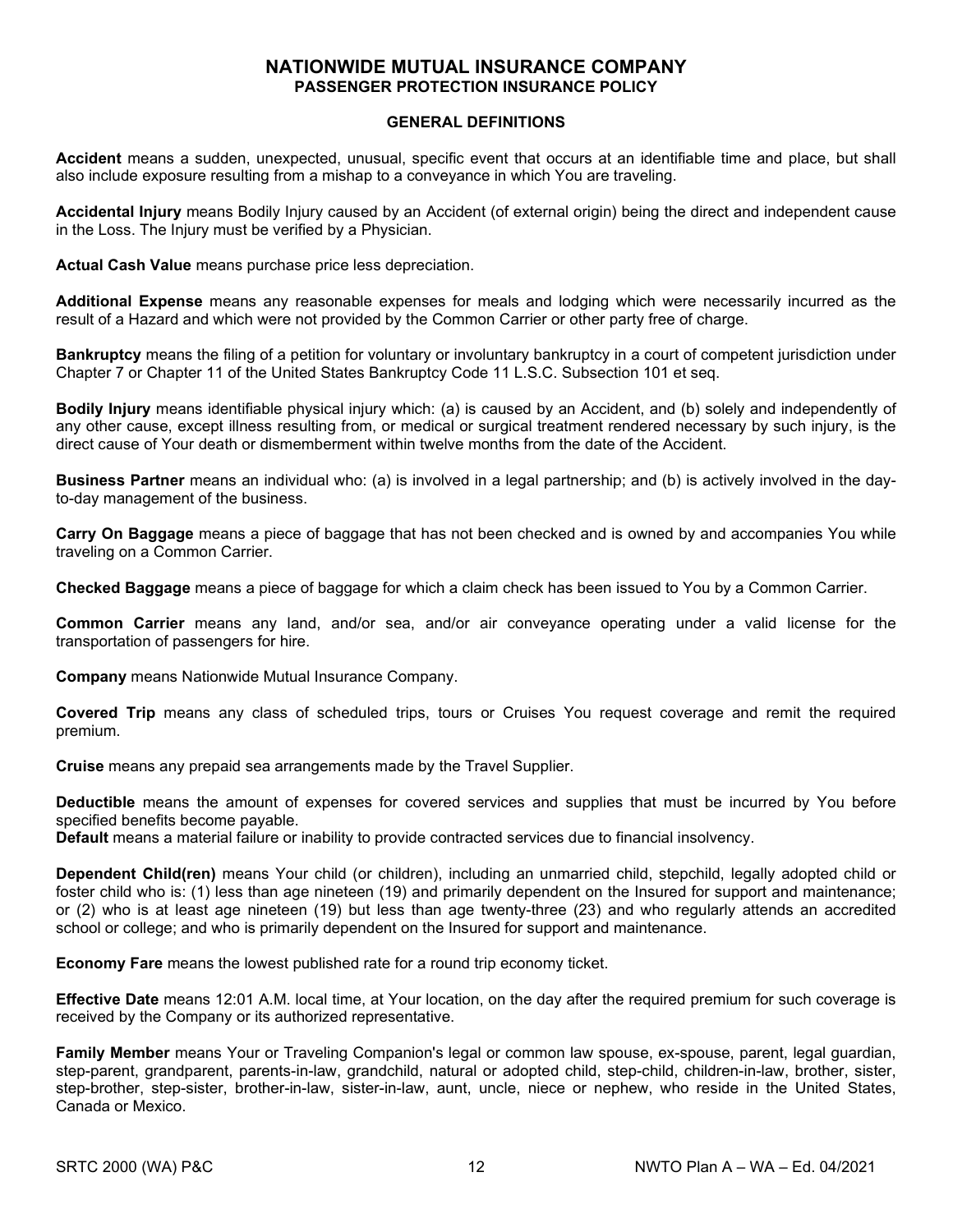#### **Hazard** means:

(a) Any delay of a Common Carrier (including Inclement Weather);

(b) Any delay by a traffic accident en route to a departure, in which You or a Traveling Companion is not directly involved and/or;

(c) Any delay due to lost or stolen passports, travel documents or money, quarantine, hijacking, unannounced Strike, natural disaster, civil commotion or riot; and

(d) A closed roadway causing cessation of travel to the Travel Supplier destination of the Covered Trip (substantiated by the department of transportation, state police, etc.)

#### **Hospital** means a facility that:

(a) holds a valid license if it is required by the law;

(b) operates primarily for the care and treatment of sick or injured persons as in-patients;

(c) has a staff of one or more Physicians available at all times;

(d) provides twenty-four (24) hour nursing service and has at least one registered professional nurse on duty or call;

(e) has organized diagnostic and surgical facilities, either on the premises or in facilities available to the hospital on a prearranged basis; and

(f) is not, except incidentally, a clinic, nursing home, rest home, or convalescent home for the aged, or similar institution.

**Host at Destination** means a person with whom You are sharing pre-arranged overnight accommodations at the host's usual principal place of residence.

**Inclement Weather** means any severe weather condition that delays the scheduled arrival or departure of a Common Carrier.

**Individual Coverage Term** means the period of time beginning when You have been enrolled for coverage under this Policy and for whom the required premium has been paid.

**Insured** means the person who has enrolled for and paid for coverage under this Policy.

**Land/Sea Arrangements** means land and/or sea arrangements made by the Travel Supplier.

**Loss** means injury or damage sustained by You in consequence of happening of one or more of the occurrences against which the Company has undertaken to indemnify You.

**Maximum Benefit** means the largest total amount of Covered Expenses that the Company will pay for Your covered Losses as found on the ID card.

**Physician** means a licensed practitioner of medical, surgical or dental services acting within the scope of his/her license. The treating Physician may not be You, a Traveling Companion or a Family Member.

**Pre-Existing Condition** means any injury, sickness or condition of Yours, Your Traveling Companion and/or Your Family Member booked to travel with You for which within the sixty (60) day period prior to the Effective Date of Trip Cancellation coverage under this Policy (a) first manifested itself or exhibited symptoms which would have caused one to seek diagnosis, care or treatment; (b) required taking prescribed drugs or medicine, unless the condition for which the prescribed drug or medicine is taken remains controlled without any change in the required prescription; or (c) required medical treatment or treatment was recommended by a Physician.

The Pre-Existing Conditions exclusion is waived for You if You enroll in this Policy at the time You pay the deposit required for Your Trip (or within fourteen (14) days if the initial Trip deposit) and You purchase the coverage under this Policy for the full cost of the Trip.

**Scheduled Departure Date** means the date on which You are originally scheduled to leave on the Trip.

**Scheduled Return Date** means the date on which You are originally scheduled to return to the point of origin or to a different final destination.

**Sickness** means an illness or disease which is diagnosed or treated by a Physician after the effective date of insurance and while You are covered under this Policy.

**Strike** means any unannounced labor disagreement that interferes with the normal departure and arrival of a Common Carrier.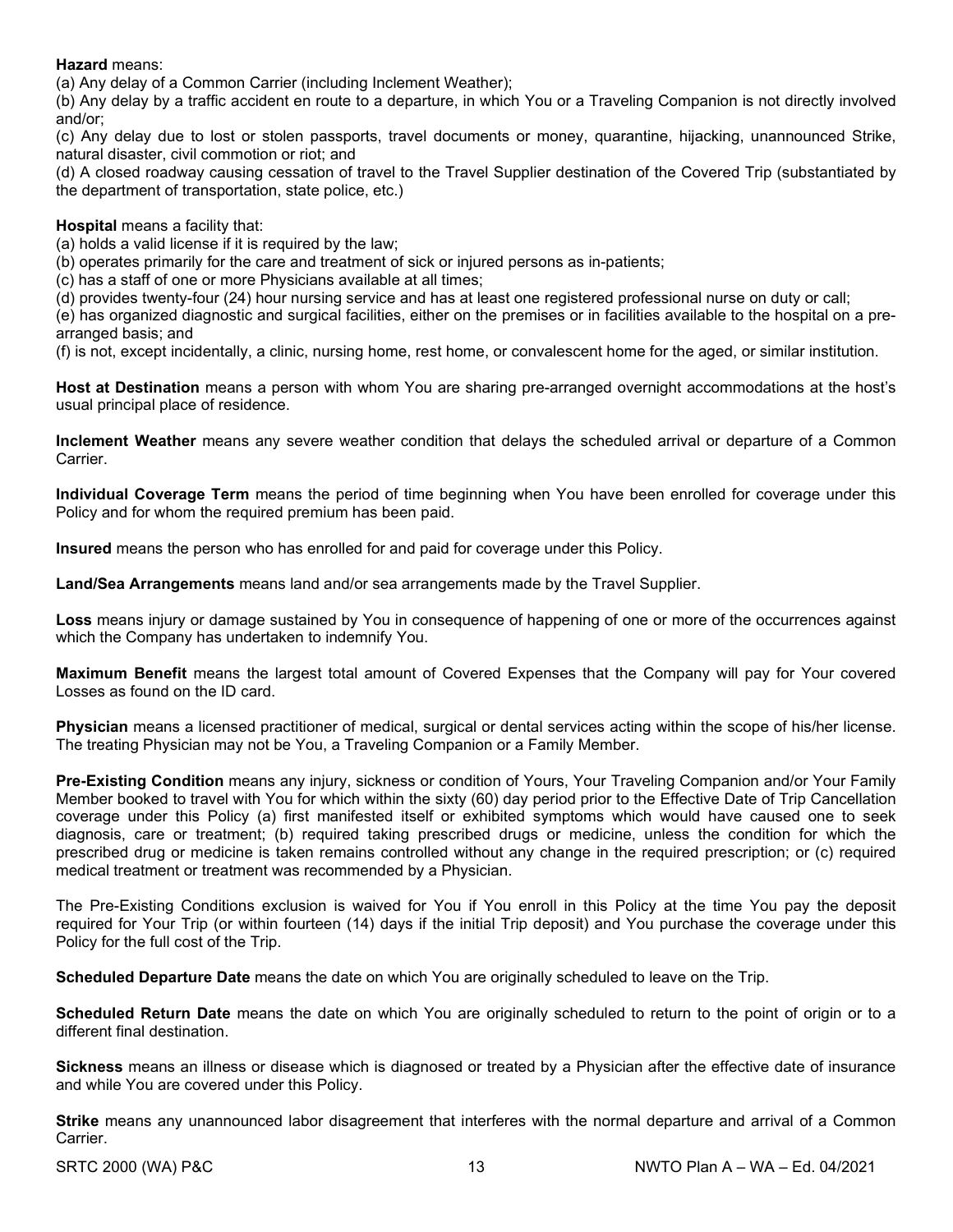**Terrorist Incident** means an incident deemed a terrorist act by the United States Government that causes property damage and or Loss of life.

**Traveling Companion** means person(s) named and traveling under the same reservation as You during the Covered Trip. Note, a group or tour leader is not considered a Traveling Companion unless You are sharing room accommodations with the group or tour leader.

**Travel Supplier** means airline, tour operator, Cruise line, hotel, or other organization that has made the Land and/or Sea Arrangements or other travel plans for the Insured.

**Trip** means prepaid Land/Sea Arrangements and shall include flight connections to join or depart such Land/Sea Arrangements provided such flights are scheduled to commence within one day of the Land/Sea Arrangements.

You or Your refers to all persons listed on the Confirmation of Coverage under the program purchased by the Insured.

#### **GENERAL PROVISIONS**

The following provisions apply to all coverages:

**WHEN YOUR COVERAGE BEGINS -** All coverage (except Trip Cancellation) will take effect at 12:01 A.M. local time, at Your location, on the Scheduled Departure Date provided:

- (a) coverage has been elected; and
- (b) the required premium has been paid.

Trip Cancellation coverage will begin on Your Effective Date.

**WHEN YOUR COVERAGE ENDS –** Your coverage will end at 11:59 local time on the date that is the earliest of the following:

(a) the Scheduled Return Date as stated on the travel tickets;

(b) the date You return to Your origination point if prior to the Scheduled Return Date;

(c) the date You leave or change Your Covered Trip (unless due to unforeseen and unavoidable circumstances covered by the Policy);

(d) If the Insured extends the return date, Your coverage will terminate at 11:59 P.M., local time, at the location of the Insured on the Scheduled Return Date;

(e) The date the Insured cancels the Covered Trip; or

(f) Any Trip that exceeds up to ninety (90) days.

**EXTENDED COVERAGE -** Coverage will be extended under the following conditions:

(a) When You commence air travel from Your origination point: within three) days before the commencement of the Land/Sea Arrangements, coverage shall apply from the time of departure from the origination point; or (ii) greater than three (3) days before the commencement of the Land/Sea Arrangements, the extension of coverage shall be provided only during Your air travel;

(b) If You return to Your origination point: within three (3) days after the completion of the Land/Sea Arrangements, coverage shall apply until the time of return to the origination point; or (ii) greater than three (3) days after the completion of the Land/Sea Arrangements, the extension of coverage shall be provided only during Your air travel; or

(c) If You are a passenger on a scheduled Common Carrier that is unavoidably delayed in reaching the final destination coverage will be extended for the period of time needed to arrive at the final destination.

In no event will coverage be extended for unscheduled extensions to Your Covered Trip for which premium has not been paid in advance.

**ARBITRATION -** Notwithstanding anything in this Policy to the contrary, any claim arising out of or relating to this contract, or its breach, will be settled by arbitration administered by the American Arbitration Association in accordance with its Commercial rules except to the extent provided otherwise in this clause. Judgment upon the award rendered in such arbitration may be entered in any court having jurisdiction thereof. All fees and expenses of the arbitration shall be borne by the parties equally.

SRTC 2000 (WA) P&C 14 NWTO Plan A – WA – Ed. 04/2021 However, each party will bear the expense of its own counsel, experts, witnesses, and preparation and presentation of proofs. The arbitrators are precluded from awarding punitive, treble or exemplary damages, however so denominated. If more than one Insured is involved in the same dispute arising out of the same Group Policy and relating to the same loss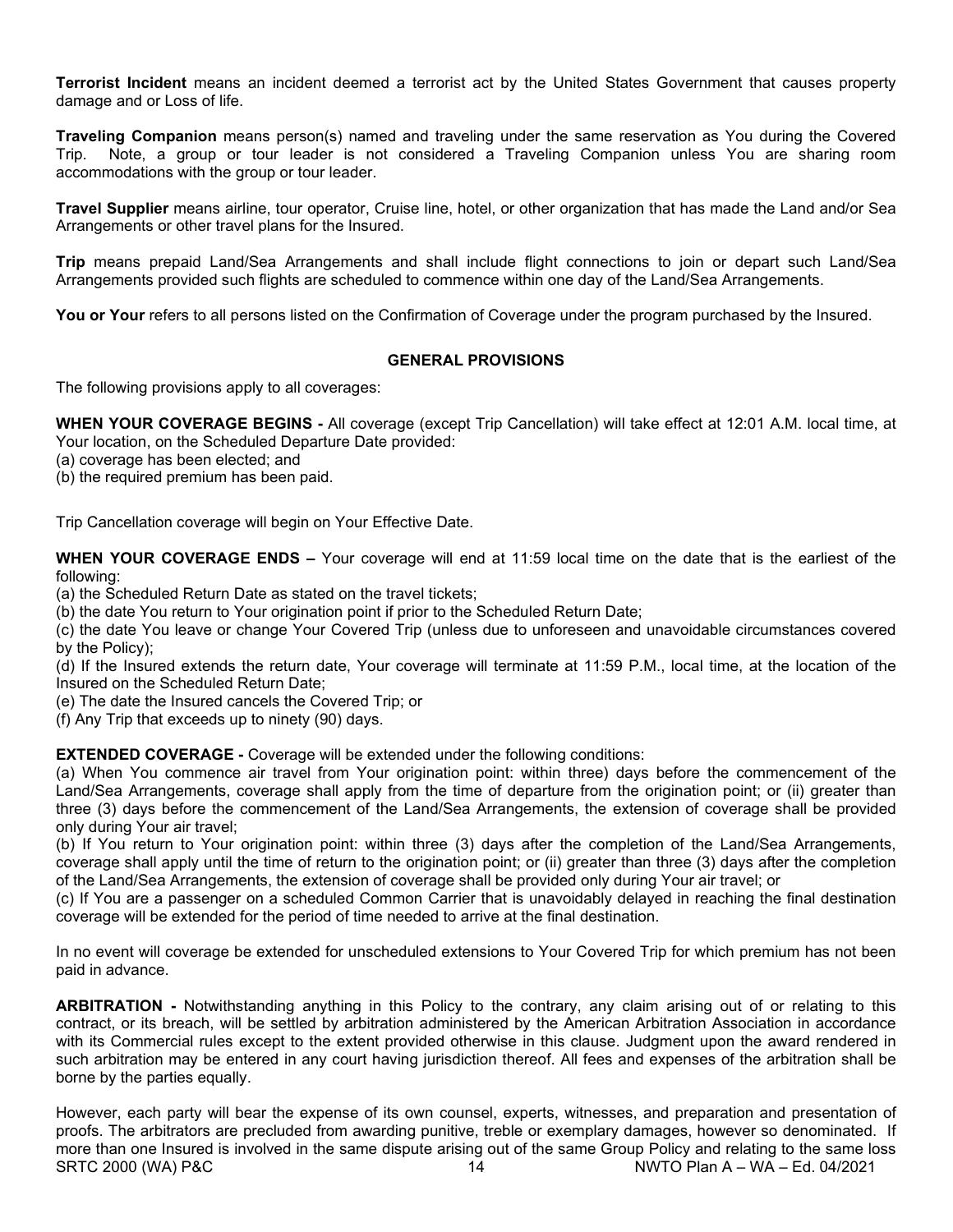or claim, all such Insureds will constitute and act as one party for the purposes of the arbitration. Nothing in this clause will be construed to impair the rights of the Insureds to assert several, rather than joint, claims or defenses.

**LEGAL ACTIONS -** No legal action for a claim can be brought against the Company until sixty (60) days after the Company receives proof of Loss. No legal action for a claim can be brought against the Company more than two (2) years after the time required for giving proof of Loss.

**CONTROLLING LAW -** Any part of this Policy that conflicts with the state law where this Policy is issued is changed to meet the minimum requirements of that law.

**SUBROGATION -** To the extent the Company pays for a Loss suffered by You, the Company will take over the rights and remedies You had relating to the Loss. This is known as subrogation. You must help the Company to preserve its rights against those responsible for the Loss. This may involve signing any papers and taking any other steps the Company may reasonably require. If the Company takes over Your rights, You must sign an appropriate subrogation form supplied by the Company.

#### **The following provisions will apply to Trip Cancellation, Trip Interruption, Trip Delay, Missed Connection, Emergency Evacuation, Repatriation of Remains:**

**PAYMENT OF CLAIMS** - The Company, or its designated representative, will pay a claim after receipt of acceptable proof of Loss. Benefits for loss of life are payable to Your beneficiary. If a beneficiary is not otherwise designated by You, benefits for Loss of life will be paid to the first of the following surviving preference beneficiaries:

- a) Your spouse: b) Your child or children jointly:
- c) Your parents jointly if both are living or the surviving parent if only one survives:
- d) Your brothers and sisters jointly: or
- e) Your estate.

All other claims will be paid to You. In the event You are a minor, incompetent or otherwise unable to give a valid release for the claim, the Company may make arrangement to pay claims to Your legal guardian, committee or other qualified representative.

All or a portion of all other benefits provided by this Policy may, at the option of the Company, be paid directly to the provider of the service(s). All benefits not paid to the provider will be paid to You.

Any payment made in good faith will discharge the Company's liability to the extent of the claim.

The applicable benefit amount will be reduced by the amount of benefits, if any, previously paid by other Insurance Policies. In no event will the Company reimburse You for an amount greater than the amount paid by You.

**NOTICE OF CLAIM -** Written notice of claim must be given by the claimant (either You or someone acting for You) to the Company or its designated representative within twenty (20) days after a covered loss first begins or as soon as reasonably possible. Notice should include Your name, the Travel Supplier's name and this Policy number. Notice should be sent to the Company's administrative office, at the address shown on the cover page of this Policy, or to the Company's designated representative.

**PROOF OF LOSS** - The Claimant must send the Company, or its designated representative, proof of Loss within ninety (90) days after a covered loss occurs or as soon as reasonably possible.

**PHYSICAL EXAMINATION AND AUTOPSY -** The Company, or its designated representative, at their own expense, have the right to have You examined as often as reasonable necessary while a claim is pending. The Company, or its designated representative, also has the right to have an autopsy made unless prohibited by law.

#### **The following provisions apply to Baggage/Personal Effects and Baggage Delay coverages:**

**NOTICE OF LOSS -** If Your property covered under this Policy is lost, stolen or damaged, You must:

- (a) notify the Company, or its authorized representative as soon as possible;
- (b) take immediate steps to protect, save and/or recover the covered property:
- (c) give immediate notice to the carrier or bailee who is or may be liable for the Loss or damage;
- (d) notify the police or other authority in the case of robbery or theft within twenty-four (24) hours.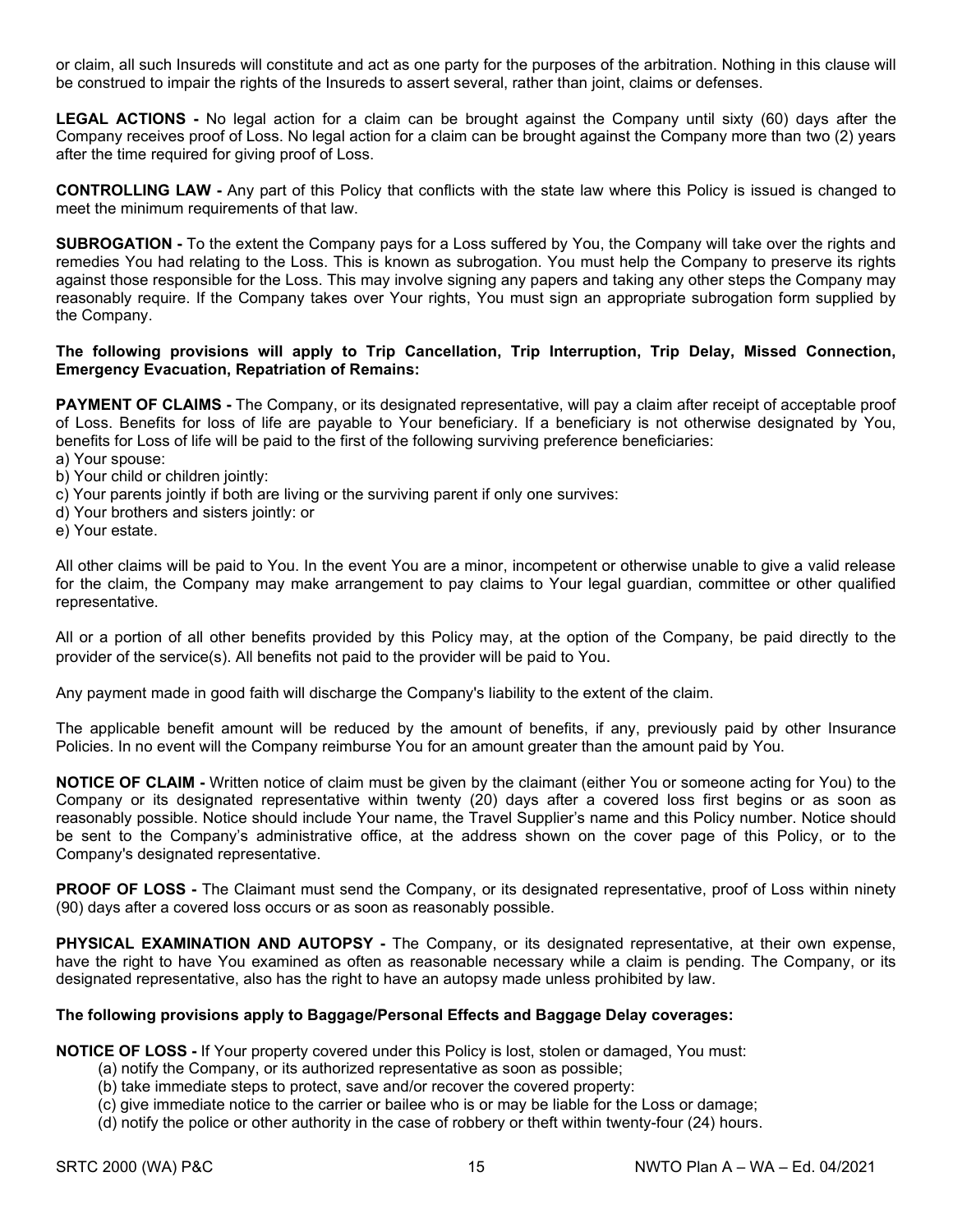**PROOF OF LOSS -** You must furnish the Company, or its designated representative, with proof of Loss. This must be a detailed sworn statement. It must be filed with the Company, or its designated representative within ninety (90) days from the date of Loss. Failure to comply with these conditions shall invalidate any claims under this Policy.

**SETTLEMENT OF LOSS -** Claims for damage and/or destruction shall be paid after acceptable proof of the damage and/or destruction is presented to the Company and the Company has determined the claim is covered. Claims for lost property will be paid after the lapse of a reasonable time if the property has not been recovered. You must present acceptable proof of Loss and the value involved to the Company.

**VALUATION -** The Company will not pay more than the actual cash value of the property at the time of Loss. Damage will be estimated according to actual cash value with proper deduction for depreciation as determined by the Company. At no time will payment exceed what it would cost to repair or replace the property with material of like kind and quality.

**DISAGREEMENT OVER SIZE OF LOSS:** If there is a disagreement about the amount of the Loss either You or the Company can make a written demand for an appraisal. After the demand, You and the Company will each select Your own competent appraiser. After examining the facts, each of the two appraisers will give an opinion on the amount of the loss. If they do not agree, they will select an arbitrator. Any figure agreed to by two (2) of the three (3) (the appraisers and the arbitrator) will be binding. The appraiser selected by You is paid by You. The Company will pay the appraiser they choose. You will share equally with the Company the cost for the arbitrator and the appraisal process.

#### **TRIP CANCELLATION**

The Company will pay a benefit, up to the maximum shown on the Confirmation of Coverage, if You are prevented from taking Your Covered Trip due to:

(a) Sickness, Accidental Injury or death of You, a Traveling Companion, or Family Member; which results in medically imposed restrictions as certified by a Physician at the time of loss preventing Your participation in the Trip. A Physician must advise cancellation of the Trip on or before the Scheduled Departure Date.

(b) You or a Traveling Companion being hijacked, quarantined, required to serve on a jury, subpoenaed, the victim of felonious assault within 10 days of departure; or having Your principal place of residence made uninhabitable by fire, flood or other natural disaster;

(c) or burglary of Your principal place of residence within 10 days of departure.

(d) You or a Traveling Companion being directly involved in a traffic accident substantiated by a police report, while en route to departure;

(e) A transfer of You by the employer with whom You are employed on the Effective Date that requires Your principal residence to be relocated;

(f) The death or hospitalization of Your Host at Destination;

(g) A Terrorist Incident that occurs in a city listed on Your Trip itinerary and within 30 days prior to your Scheduled Departure Date. Benefits are not provided if the Travel Supplier offers a substitute itinerary. Your Scheduled Departure Date must be no more than 15 months beyond Your Effective Date.

(h) Terrorism in a country which is part of the Trip which causes the United States Department of State to issue a travel warning that the Insured should not travel within that country for a period of time that would include the Trip;

(i) If within 45 days of Your departure, a politically motivated Terrorist Attack occurs within a 50 mile radius of the territorial city limits of the foreign city to be visited by the program for which You have registered and if the United States government issues a travel advisory indicating that Americans should not travel to a city named on the itinerary;

(j) Your Traveling Companion or Family Member, who are military personnel, and are called to emergency duty for a natural disaster other than war.

(k) Strike that causes complete cessation of services for at least 48 consecutive hours.

(l) Weather at the departure site that causes complete cessation of services of the Common Carrier for at least 48 consecutive hours and prevents You from reaching Your destination.

(m) Bankruptcy and/or Default of Your Travel Supplier which occurs more than 10 days following Your Effective Date. Coverage is not provided for the Bankruptcy or Default of the agency from whom the Insured purchased the Land/Sea Arrangements. Your Scheduled Departure Date must be no more than 15 months beyond Your Effective Date. Benefits will be paid due to Bankruptcy or Default of an airline only if no alternate transportation is available. If alternate transportation is available, benefits will be limited to the change fee charged to allow You to transfer to another airline in order to get to Your intended destination.

(n) An Insured is terminated or laid off from employment subject to five years of continuous employment at the place of employment where terminated.

(o) Natural disaster at the site of Your destination that renders their destination accommodations uninhabitable limited to the cost of the airfare of Your Covered Trip.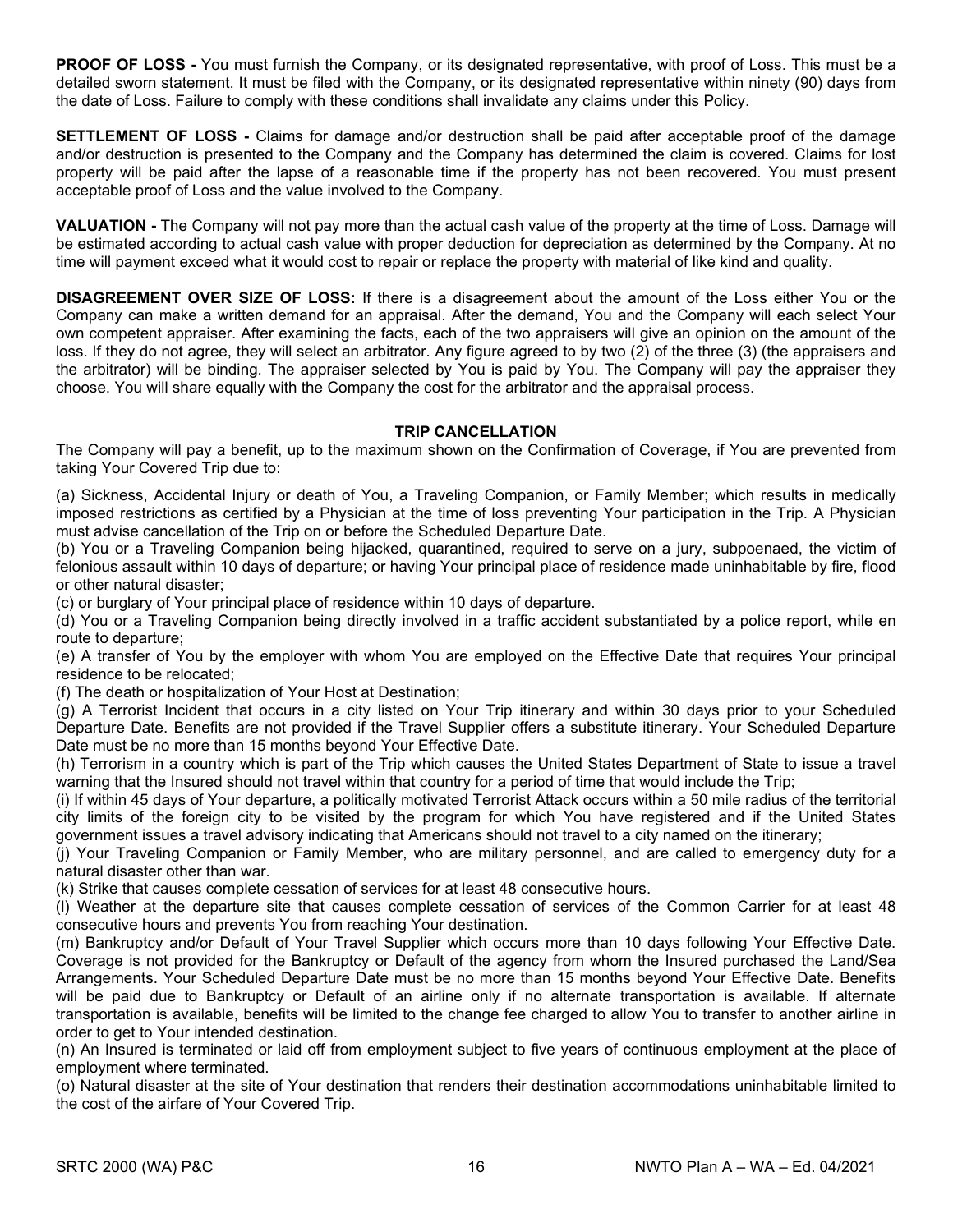#### **The Company will reimburse You for the following:**

a) non-refundable cancellation charges imposed by Travel Suppliers;

b) airfare cancellation charges for flights arranged by the Travel Supplier in connection with Your Trip commencing within one day of the Land/Sea Arrangements;

c) additional cost incurred if the skipper cancels Your Trip for a covered reason and the Insured elects to replace him/her with a skipper;

d) tuition expenses not refunded by the Travel Supplier;

e) If the Travel Supplier cancels Your Covered Trip, You are covered up to \$200.00 for the reissue fee charged by the airline for the tickets. You must have covered the entire cost of the Covered Trip including the airfare.

In no event shall the amount reimbursed exceed the amount You prepaid for the Covered Trip the maximum benefit shown on the Confirmation of Coverage.

Coverage does not include default of a Travel Supplier or other organization that results in loss of services.

SPECIAL CONDITIONS: You must advise the Travel Supplier and the Company as soon as possible in the event of a claim. The Company will not pay benefits for any additional charges incurred that would not have been charged had You notified the Travel Supplier as soon as reasonable possible.

#### **SINGLE OCCUPANCY COVERAGE**

The Company will reimburse You, up to the maximum shown on the Confirmation of Coverage, for the additional cost incurred during the Covered Trip as a result of a change in the per person occupancy rate for prepaid travel arrangements if a person booked to share accommodations with You has Your Trip delayed, canceled, or interrupted for a covered reason and You do not.

#### **TRIP INTERRUPTION**

The Company will pay a benefit, up to the maximum shown on the Confirmation of Coverage, if You are unable to continue on Your Covered Trip due to:

(a) Sickness, Accidental Injury or death of You, a Traveling Companion, or Family Member; which results in medically imposed restrictions as certified by a Physician at the time of loss preventing Your continued participation in the Trip.

(b) You or a Traveling Companion being hijacked, quarantined, required to serve on a jury, subpoenaed, the victim of felonious assault within 10 days of departure; or having Your principal place of residence made uninhabitable by fire, flood or other natural disaster;

(c) burglary of Your principal place of residence within 10 days of departure;

(d) You or a Traveling Companion being directly involved in a traffic accident substantiated by a police report, while en route to departure;

(e) A transfer of the Insured by the employer with whom the Insured is employed on their Effective Date which requires Your principal residence to be relocated;

(f) The death, or hospitalization of Your Host at Destination;

(g) A Terrorist Incident that occurs in a city listed on Your Trip itinerary during Your scheduled Trip. Benefits are not provided if the Travel Supplier offers a substitute itinerary. Your Scheduled Departure Date must be no more than 15 months beyond Your Effective Date.

(h) Terrorism in a country which is part of the Trip which causes the United States Department of State to issue a travel warning that the Insured should not travel within that country for a period of time that would include the Trip;

(i) If within 45 days of Your departure, a politically motivated Terrorist Attack occurs within a 50 mile radius of the territorial city limits of the foreign city to be visited by the program for which You have registered and if the United States government issues a travel advisory indicating that Americans should not travel to a city named on the itinerary;

(j) Your Traveling Companion or Family Member, who are military personnel, and are called to emergency duty for a natural disaster other than war;

(k) Bankruptcy and/or Default of the Travel Supplier which occurs more than 10 days following Your Effective Date. Coverage is not provided for the Bankruptcy or Default of the agency from whom the Insured purchased their Land/Sea Arrangements. Your Scheduled Departure Date must be no more than 15 months beyond Your Effective Date. Benefits will be paid due to Bankruptcy or Default of an airline only if no alternate transportation is available. If alternate transportation is available, benefits will be limited to the change fee charged to allow the Insured to transfer to another airline in order to get to Your intended destination.

(l) An Insured is terminated or laid off from employment subject to five years of continuous employment at the place of employment where terminated.

(m) Natural disaster at the site of Your destination that renders the destination accommodations uninhabitable limited to the cost of the airfare of Your Covered Trip.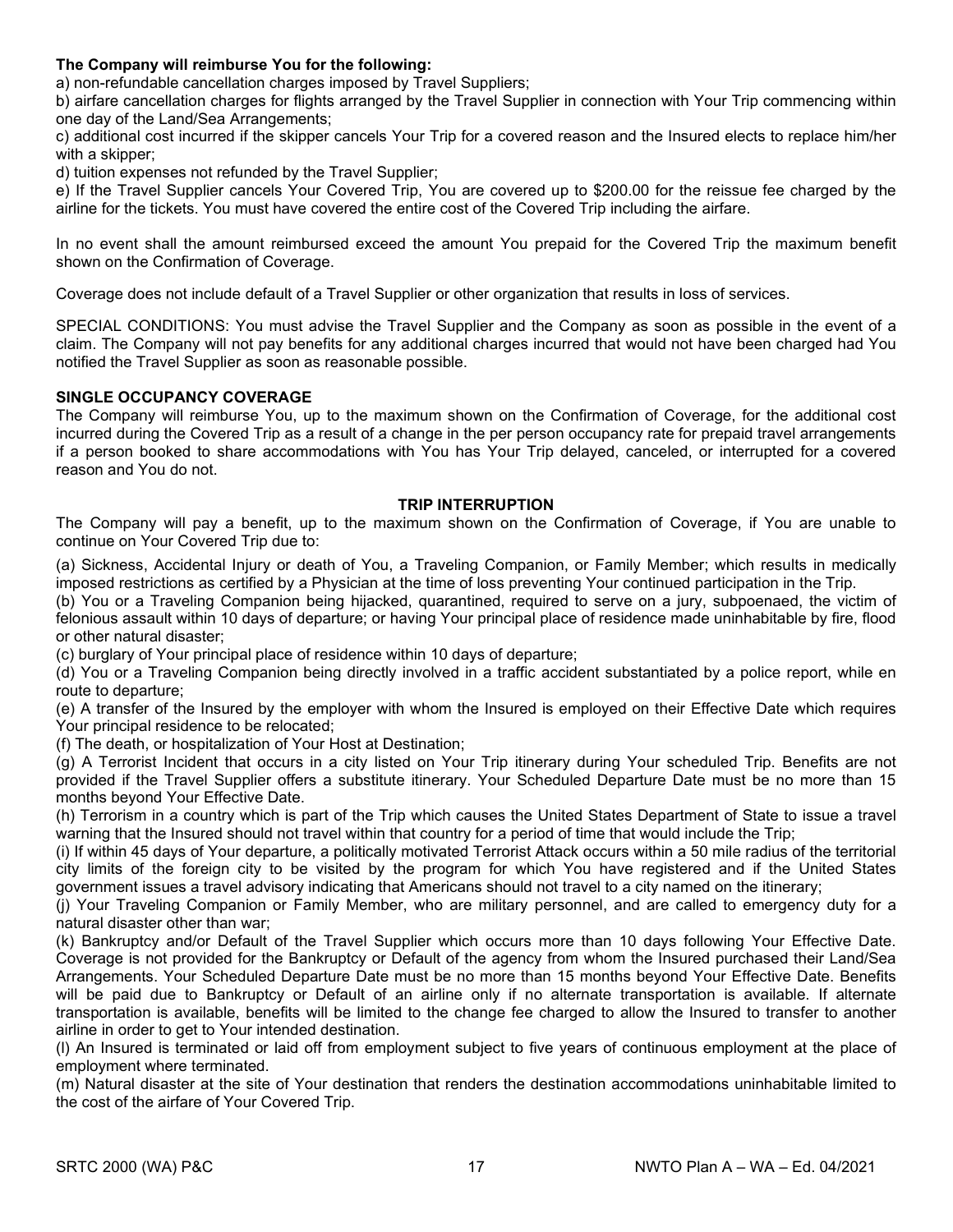#### **The Company will pay for the following:**

a) unused, non-refundable land or sea expenses prepaid to the Travel Suppliers;

b) the airfare paid less the value of applied credit from an unused return travel ticket, to return home or rejoin the original Land/Sea Arrangements (limited to the cost of one-way economy airfare or similar quality as originally issued ticket by scheduled carrier, from the point of destination to the point of origin shown on the original travel tickets;

c) unused, non-refundable tuition expenses;

d) unused portion of the confirmed Exchange.

The Company will pay for reasonable additional accommodation and transportation expenses incurred by Insured (up to \$100 a day) if a Traveling Companion must remain hospitalized or if You must extend the Trip with additional hotel nights due to a Physician certifying that You cannot fly home due to an Accident or a Sickness but does not require hospitalization.

In no event shall the amount reimbursed exceed the amount You prepaid for the Covered Trip the maximum benefit shown on the Confirmation of Coverage.

#### **TRIP DELAY**

The Company will reimburse You for Covered Expenses on a one-time basis, up to the maximum shown in the Confirmation of Coverage, if You are delayed en route to or from the Covered Trip for twelve (12) or more hours due to a defined Hazard.

#### **Covered Expenses include:**

(a) Any prepaid, unused, non-refundable land and water accommodations;

(b) Any reasonable additional expenses incurred;

(c) An Economy Fare from the point where the You ended Your Covered Trip to a destination where You can catch up to the Covered Trip; or

(d) A one-way Economy Fare to return You to Your originally scheduled return destination.

#### **MISSED CONNECTION**

This benefit covers missed Cruise or tour departures that result from cancellation or delay (for up to three (3) or more hours) of all regularly scheduled airline flights due to Inclement Weather or any Common Carrier caused delay. Maximum benefits of up to the amount shown in the Confirmation of Coverage are provided to cover additional transportation expenses needed for You to join the departed Cruise or tour, reasonable accommodation and meal expenses (up to the amount shown in the Confirmation of Coverage) and nonrefundable trip payments for the unused portion of Your Cruise or tour. Coverage is secondary to any compensation provided by a Common Carrier. Coverage will not be provided to individuals who are able to meet their scheduled departure but cancel their Cruise or tour due to Inclement Weather.

#### **EMERGENCY EVACUATION AND REPATRIATION OF REMAINS**

#### **EMERGENCY EVACUATION**

The Company will pay benefits for Covered Expenses incurred, up to the maximum shown on the Confirmation of Coverage, if an Accidental Injury or Sickness commencing during the course of the Covered Trip results in Your necessary Emergency Evacuation. An Emergency Evacuation must be ordered by a Physician who certifies that the severity of Your Accidental Injury or Sickness warrants Your Emergency Evacuation.

Emergency Evacuation means:

(a) Your medical condition warrants immediate transportation from the place where You are injured or sick to the nearest Hospital where appropriate medical treatment can be obtained;

(b) after being treated at a local Hospital, Your medical condition warrants transportation to the United States where You reside, to obtain further medical treatment or to recover; or

(c) both (a) and (b), above.

Covered Expenses are reasonable and customary expenses for necessary transportation, related medical services and medical supplies incurred in connection with Your Emergency Evacuation. All transportation arrangements made for evacuating You must be by the most direct and economical route possible. Expenses for transportation must be:

- (a) recommended by the attending Physician;
- (b) required by the standard regulations of the conveyance transporting You; and
- (c) authorized in advance by the Company or its authorized representative.

Transportation of Dependent Children: If You are in the Hospital for more than two (2) days following a covered Emergency Evacuation, the Company will return Your Dependent Children, who are accompanying You on the scheduled Trip, to their home, with an attendant, if necessary.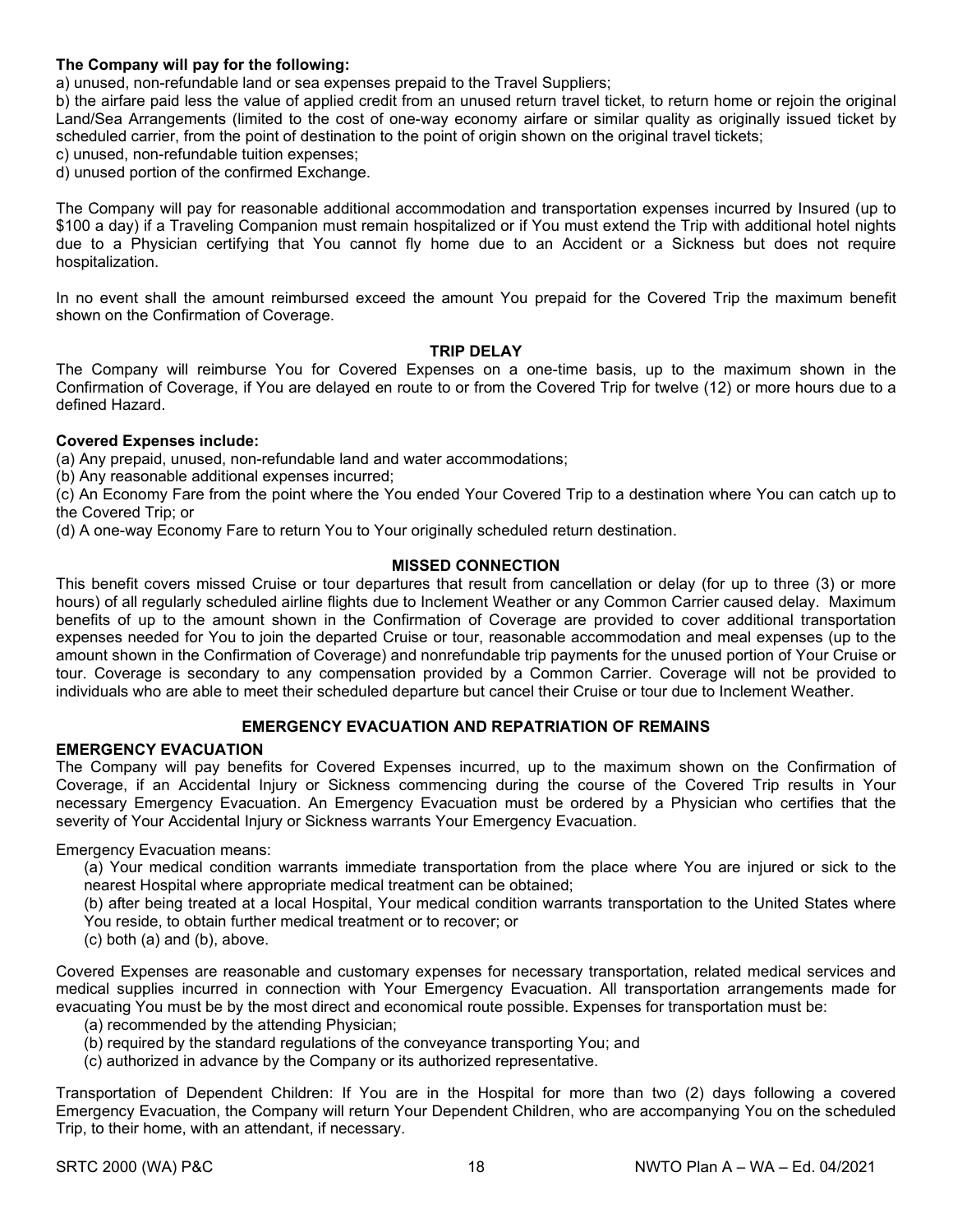Transportation to Join You: If You are traveling alone and are in a Hospital alone for more than seven (7) consecutive days or if the attending Physician certifies that due to Your Injury or Sickness, You will be required to stay in the Hospital for more than seven (7) consecutive days, upon request the Company will bring a person, chosen by You, for a single visit to and from Your bedside provided that repatriation is not imminent.

Transportation services are provided if authorized in advance by the assistance provider, and are limited to necessary Economy Fares less the value of applied credit from unused travel tickets, if applicable.

Transportation means any Common Carrier, or other land, water or air conveyance, required for an Emergency Evacuation and includes air ambulances, land ambulances and private motor vehicles.

The Company will not cover any expenses provided by another party at no cost to You or already included within the cost of the Trip.

#### **REPATRIATION OF REMAINS**

The Company will pay the reasonable Covered Expenses incurred to return Your body to Your primary place of residence if You die during the Trip. This will not exceed the maximum shown on the Confirmation of Coverage.

Covered Expenses include, but are not limited to, expenses for embalming, cremation, casket for transport and transportation.

#### **BAGGAGE/PERSONAL EFFECTS**

The Company will reimburse You, up to the maximum shown on the Confirmation of Coverage, for Loss, theft or damage to baggage and personal effects, provided You have taken all reasonable measures to protect, save and/or recover Your property at all times. The baggage and personal effects must be owned by and accompany You during the Covered Trip.

This coverage is secondary to any coverage provided by a Common Carrier and all other valid and collectible insurance indemnity and shall apply only when such other benefits are exhausted.

There will be a per article limit shown on the Confirmation of Coverage.

There will be a combined maximum limit shown on the Confirmation of Coverage for the following:

jewelry; watches; articles consisting in whole or in part of silver, gold or platinum; furs; articles trimmed with or made mostly of fur; cameras and their accessories and related equipment.

#### The Company will pay the lesser of the following:

(a) Actual Cash Value at time of Loss, theft or damage to baggage and personal effects, less depreciation as determined by the Company; or

(b) the cost of repair or replacement.

#### EXTENSION OF COVERAGE

If You checked Your property with a Common Carrier and delivery is delayed, coverage for Baggage/Personal Effects will be extended until the Common Carrier delivers the property.

#### **BAGGAGE DELAY (Outward Journey Only)**

The Company will reimburse You for the expense of necessary personal effects, up to the maximum shown on the Confirmation of Coverage, if Your Checked Baggage is delayed or misdirected by a Common Carrier for more than twelve (12) hours, while on a Covered Trip, except for travel to final destination or place of residence.

You must be a ticketed passenger on a Common Carrier.

Additionally, all claims must be verified by the Common Carrier who must certify the delay or misdirection and receipts for the purchases must accompany any claim.

#### **LIMITATIONS AND EXCLUSIONS**

#### **The following exclusions apply to Trip Cancellation, Trip Interruption, Trip Delay, Missed Connection, Emergency Evacuation, and Repatriation of Remains:**

Loss caused by or resulting from:

1. Pre-Existing Conditions, as defined in the Definitions section (except Emergency Evacuation and Repatriation of Remains)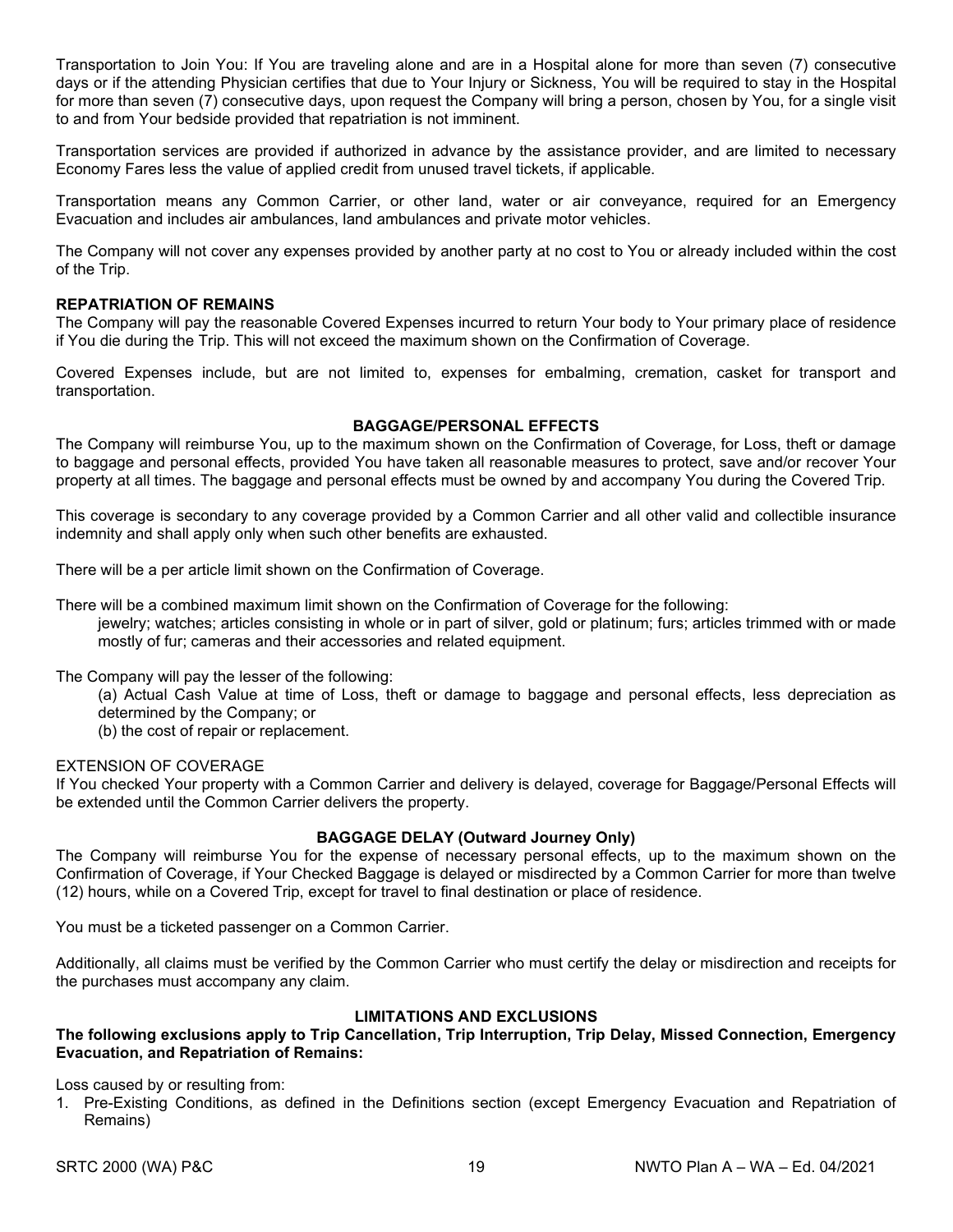- 2. suicide, attempted suicide or any intentionally self-inflicted injury while sane or insane (unless results in the death of a non-traveling immediate Family Member);
- 3. intentionally self-inflicted injuries;
- 4. war, invasion, acts of foreign enemies, hostilities between nations (whether declared or not), civil war;
- 5. participation in any military maneuver or training exercise any Loss starting while the Insured is in the service of the armed forces of any country. Orders to active military service for training purposes of two (2) months or less will not constitute service in the armed forces. Upon notice to the Company of entering the armed forces, the Company will return to the Insured pro-rata any premium paid, less any benefits paid, for any period during which the Insured is in such service;
- 6. piloting or learning to pilot or acting as a member of the crew of any aircraft;
- 7. mental or emotional disorders, unless Hospitalized;
- 8. participation as a professional in athletics;
- 9. being under the influence of drugs or intoxicants, unless prescribed by a Physician, unless results in the death of a non-traveling immediate Family Member;
- 10. commission or the attempt to commit a criminal act;
- 11. participating in bodily contact sports; skydiving; hang-gliding; parachuting; mountaineering; any race; bungee cord jumping; and speed contest (speed contest shall not include any of the regatta races;) scuba diving (unless accompanied by a dive master and not deeper than one hundred (100) feet; spelunking or caving heliskiing; extreme skiing;
- 12. dental treatment except as a result of an injury to sound natural teeth within twelve (12) months of the Accidental Injury;
- 13. any non-emergency treatment or surgery, routine physical examinations, hearing aids, eye glasses or contact lenses;
- 14. pregnancy and childbirth (except for complications of pregnancy); except if Hospitalized;
- 15. curtailment or delayed return for other than covered reasons;
- 16. traveling for the purpose of securing medical treatment;
- 17. services not shown as covered;
- 18. directly or indirectly, the actual, alleged or threatened discharge, dispersal, seepage, migration, escape, release or exposure to any hazardous biological, chemical, nuclear radioactive material, gas, matter or contamination;
- 19. confinement or treatment in a government Hospital; however, the United States government may recover or collect benefits under certain conditions;
- 20. care or treatment that is not medically necessary;
- 21. care or treatment for which compensation is payable under Worker's Compensation Law, any Occupational Disease law; the 4800 Time Benefit plan or similar legislation;
- 22. care or treatment that is payable under any Insurance policy that does not require deductible and/or coinsurance payments by You;
- 23. Injury or Sickness when traveling against the advice of a Physician;
- 24. cosmetic surgery except for: reconstructive surgery incidental to or following surgery for trauma, or infection or other covered disease of the part of the body reconstructed, or to treat a congenital malformation of a child.
- 25. this Policy does not insure against loss or damage (including death or injury) and any associated cost or expense resulting directly or indirectly from the discharge, explosion or use of any device, weapon or material employing or involving nuclear fission, nuclear fusion or radioactive force, or chemical, biological, radiological or similar agents, whether in time of peace or war, and regardless of who commits the act, regardless of any other cause or event contributing concurrently or in any other sequence thereto.

#### **The following exclusions apply to Baggage/Personal Effects and Baggage Delay:**

- The Company will not provide benefits for any loss or damage to:
- 1. animals;
- 2. automobiles and automobile equipment;
- 3. boats or other vehicles or conveyances;
- 4. trailers;
- 5. motors;
- 6. motorcycles;
- 7. aircraft;
- 8. bicycles (except when checked as baggage with a Common Carrier);
- 9. household effects and furnishing;
- 10. antiques and collector's items;
- 11. eye glasses, sunglasses or contact lenses;
- 12. artificial teeth and dental bridges;
- 13. hearing aids;
- 14. prosthetic limbs;
- 15. prescribed medications;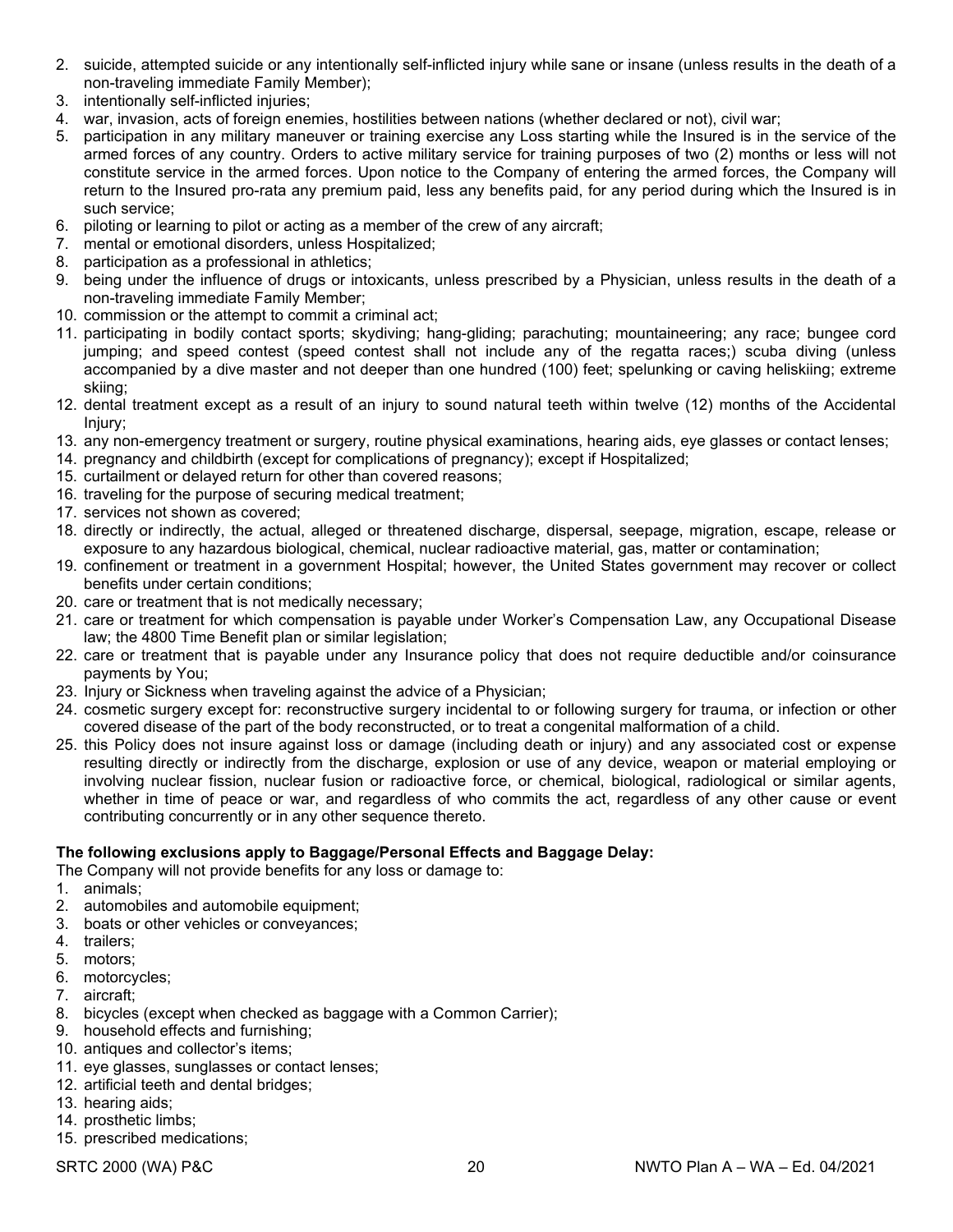- 16. keys, money, stamps, securities and documents;
- 17. tickets;
- 18. credit cards;
- 19. professional or occupational equipment or property, whether or not electronic business equipment;
- 20. personal computers or telephones or computer hardware or software;
- 21. sporting equipment if loss or damage results from the use thereof.

#### **Any loss caused by or resulting from the following is excluded:**

- 1. breakage of brittle or fragile articles;
- 2. wear and tear or gradual deterioration;
- 3. insects or vermin;
- 4. inherent vice or damage while the article is actually being worked upon or processed;
- 5. confiscation or expropriation by order of any government;
- 6. radioactive contamination;
- 7. war or any act of war whether declared or not;
- 8. theft or pilferage while left unattended in any vehicle;
- 9. mysterious disappearance;
- 10. property illegally acquired, kept, stored or transported;
- 11. insurrection or rebellion;
- 12. imprudent action or omission;
- 13. property shipped as freight or shipped prior to the Scheduled Departure Date.

**INSURANCE WITH OTHER INSURERS:** If there be other valid coverage, not with this Company, providing benefits for the same Loss on a provision of service basis or on an expense incurred basis and of which this Company has not been given written notice prior to the occurrence or commencement of loss, the only liability under any expense incurred coverage of this policy shall be for such proportion of the loss as the amount which would otherwise have been payable hereunder plus the total of the like amounts under all such other valid coverages for the same Loss of which this insurer had notice bears to the total like amounts under all valid coverages for such Loss, and for the return of such portion of the premiums paid as shall exceed the pro-rata portion for the amount so determined. For the purpose of applying this provision when other coverage is on a provision of service basis, the "like amount" of such other coverage shall be taken as the amount which the services rendered would have cost in the absence of such coverage.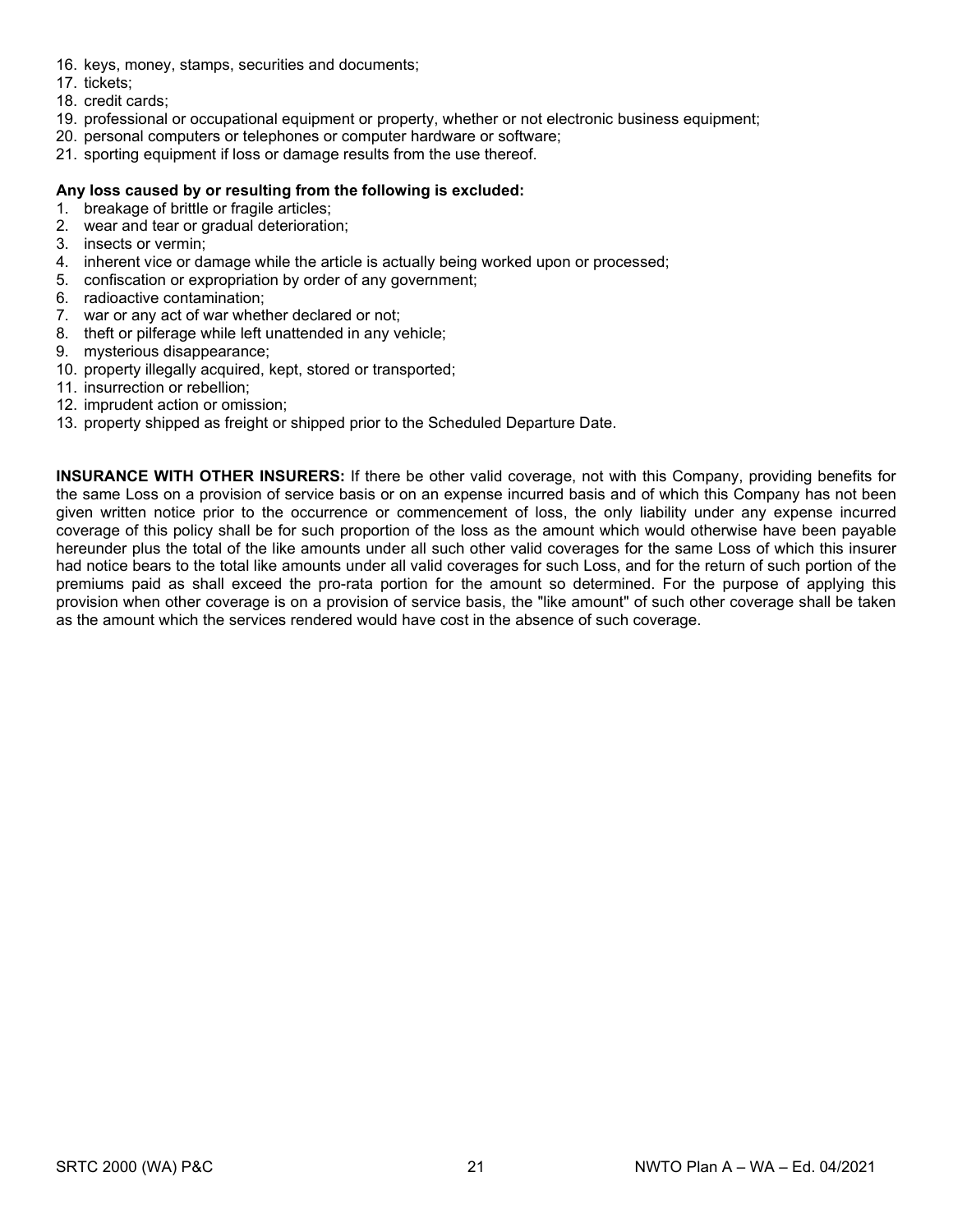

#### **FACTS WHAT DOES NATIONWIDE DO WITH YOUR PERSONAL INFORMATION?**

| Why?  | Financial companies choose how they share your personal information. Federal and state law<br>gives consumers the right to limit some but not all sharing. Federal and state law also requires<br>us to tell you how we collect, share, and protect your personal information. Please read this<br>notice carefully to understand what we do. |
|-------|-----------------------------------------------------------------------------------------------------------------------------------------------------------------------------------------------------------------------------------------------------------------------------------------------------------------------------------------------|
| What? | The types of personal information we collect and share depend on the product or service you<br>have with us. This information can include:<br>Social Security number, government issued identification, and contact<br>information<br>Policy, account, and contract information                                                               |
|       | Credit reports and other consumer reports                                                                                                                                                                                                                                                                                                     |
| How?  | All financial companies need to share customers' personal information to run their everyday                                                                                                                                                                                                                                                   |
|       | business. In the section below, we list the reasons financial companies can share their                                                                                                                                                                                                                                                       |
|       | customers' personal information; the reasons Nationwide chooses to share; and whether you can                                                                                                                                                                                                                                                 |
|       | limit this sharing.                                                                                                                                                                                                                                                                                                                           |

| Reasons we can share your personal information                      | <b>Does Nationwide share?</b> | Can you limit this<br>sharing? |
|---------------------------------------------------------------------|-------------------------------|--------------------------------|
| For our everyday business purposes- such as to process your         | Yes                           | N <sub>0</sub>                 |
| transactions, maintain your account(s), respond to court orders and |                               |                                |
| legal investigations, or report to credit bureaus                   |                               |                                |
| For our marketing purposes— to offer our products and services      | Yes                           | N <sub>0</sub>                 |
| to you                                                              |                               |                                |
| For joint marketing with other financial companies                  | <b>Yes</b>                    | N <sub>0</sub>                 |
| For our affiliates' everyday business purposes—information          | Yes                           | N <sub>o</sub>                 |
| about your transactions and experiences                             |                               |                                |
| For our affiliates' everyday business purposes—information          | Yes                           | Yes                            |
| about your creditworthiness                                         |                               |                                |
| For our affiliates to market to you                                 | <b>Yes</b>                    | <b>Yes</b>                     |
| For nonaffiliates to market to you                                  | Yes                           | Yes                            |

| To limit our sharing | Call us toll free at 1-866-280-1809 and our menu will prompt you through your choices.<br>$\bullet$<br>If you have previously opted out, your preference remains on file and you do not need to opt<br>out again.                                                                                                                                                                |  |
|----------------------|----------------------------------------------------------------------------------------------------------------------------------------------------------------------------------------------------------------------------------------------------------------------------------------------------------------------------------------------------------------------------------|--|
|                      | Please have your account or policy number handy when you call.<br>Please note: If you are a <i>new</i> customer, we can begin sharing your information 30 days from the<br>date we sent this notice. When you are no longer our customer, we continue to share your<br>information as described in this notice. However, you can contact us at any time to limit our<br>sharing. |  |
|                      | 1-800-753-1000                                                                                                                                                                                                                                                                                                                                                                   |  |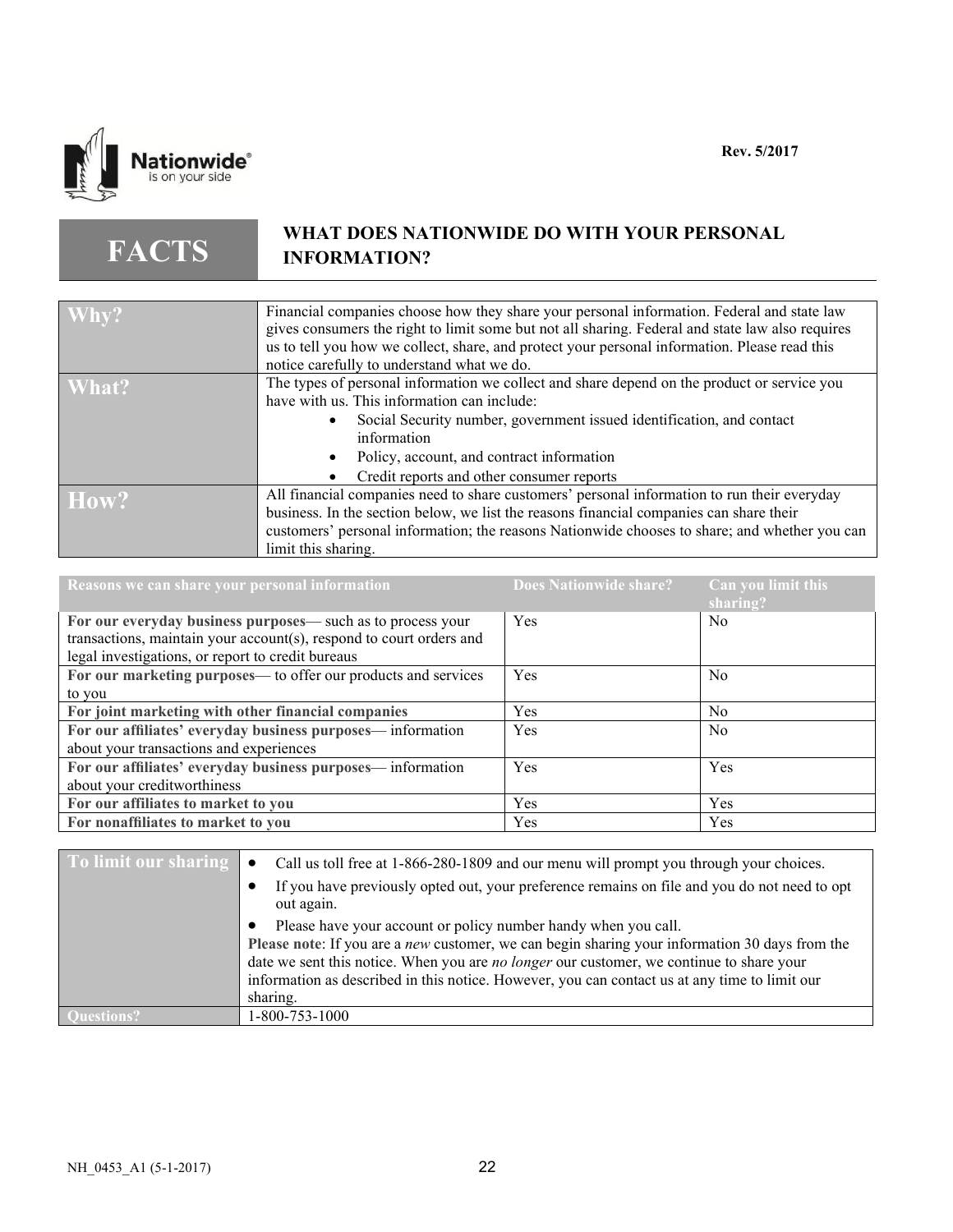| Who we are                                                                            |                                                                                                                                                                                                                                                                                                                                                                                                                        |  |
|---------------------------------------------------------------------------------------|------------------------------------------------------------------------------------------------------------------------------------------------------------------------------------------------------------------------------------------------------------------------------------------------------------------------------------------------------------------------------------------------------------------------|--|
| Who is providing this notice?                                                         | Nationwide Life Insurance Company                                                                                                                                                                                                                                                                                                                                                                                      |  |
| <b>What we do</b>                                                                     |                                                                                                                                                                                                                                                                                                                                                                                                                        |  |
| How does Nationwide protect my personal<br>information?                               | To protect your personal information from unauthorized access and use, we<br>use security measures that comply with federal and state law. These measures<br>include computer safeguards and secured files and buildings. We limit access<br>to your information to those who need it to do their job.                                                                                                                 |  |
| How does Nationwide collect my personal<br>information?                               | We collect your personal information, for example, when you:<br>Apply for insurance<br>$\bullet$<br>Make a payment or file a claim<br>Conduct business with us                                                                                                                                                                                                                                                         |  |
|                                                                                       | We also collect your personal information from others, such as credit bureaus,<br>affiliates, or other companies.                                                                                                                                                                                                                                                                                                      |  |
| Why can't I limit all sharing?                                                        | Federal and state law gives you the right to limit only:<br>Sharing for affiliates' everyday business purposes—information about<br>$\bullet$<br>your creditworthiness;<br>Affiliates from using your information to market to you; and<br>Sharing for nonaffiliates to market to you.<br>٠<br>State laws and individual companies may give you additional rights to limit<br>sharing. See below for more information. |  |
| What happens when I limit sharing for an<br>account I hold jointly with someone else? | Your choices will apply to everyone on your account.                                                                                                                                                                                                                                                                                                                                                                   |  |
| Definitions                                                                           |                                                                                                                                                                                                                                                                                                                                                                                                                        |  |
| <b>Affiliates</b>                                                                     | Companies related by common ownership or control. They can be financial<br>and nonfinancial companies. These companies include Nationwide Life<br>Insurance Company, Nationwide Bank, and Nationwide Property and Casualty<br>Insurance Company. Visit nationwide.com for a list of affiliated companies.                                                                                                              |  |
| <b>Nonaffiliates</b>                                                                  | Companies not related by common ownership or control. They can be<br>financial and nonfinancial companies.                                                                                                                                                                                                                                                                                                             |  |
| Joint marketing<br><b>Other important information</b>                                 | A formal agreement between nonaffiliated financial companies that together<br>market financial products or services to you.                                                                                                                                                                                                                                                                                            |  |

**California Residents:** We currently do not share information we collect about you with affiliated or nonaffiliated companies for their marketing purposes. Therefore, you do not need to opt out.

**Nevada Residents**: You may request to be placed on our internal Do Not Call list. Send an email with your phone number to privacy@nationwide.com. You may request a copy of our telemarketing practices. For more on this Nevada law, contact Bureau of Consumer Protection, Office of the Nevada Attorney General, 555 E. Washington St., Suite 3900, Las Vegas, NV 89101; Phone number: 1-702-486-3132; email: [BCPINFO@ag.state.nv.us.](mailto:BCPINFO@ag.state.nv.us)

**Vermont Residents**: For Vermont customers only. We will not share your personal information for marketing purposes with the Nationwide family of companies or third parties without your authorization, except as permitted by law.

**AZ, CA, CT, GA, IL, ME, MA, MT, NV, NJ, NM, NC, ND, OH, OR, and VA Residents**: The Term "Information" means information we collect during an insurance transaction. We will not use your medical information for marketing purposes without your consent. We may share information with others, including insurance regulatory authorities, law enforcement, consumer reporting agencies, and insurance-support organizations without your prior authorization as permitted or required by law. Information we obtain from a report prepared by an insurance-support organization may be retained by that insurancesupport organization and disclosed to others.

#### **Accessing your information**

You can ask us for a copy of your personal information. Please send your request to the address below and have your signature notarized. This is for your protection so we may prove your identity. Please include your name, address, and policy number. You can change your personal information at Nationwide.com or by calling your agent. We can't change information that other companies, like credit agencies, provide to us. You'll need to ask them to change it.

**Co-ordinated Benefit Plans, LLC** Attn: Privacy Officer P.O. Box 26222, Tampa, FL 33623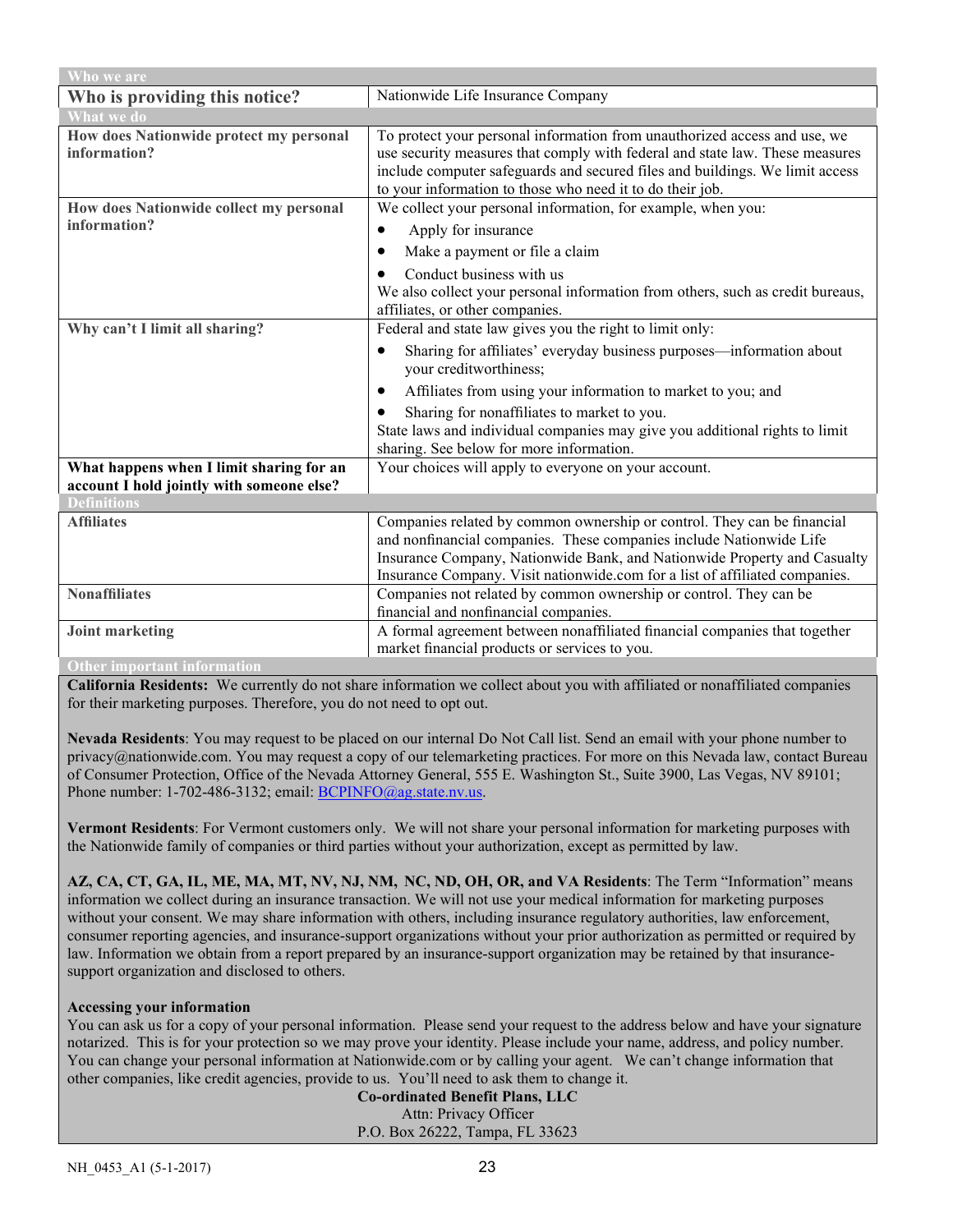### **Travel Assistance Program Description – Provided by On Call International**

#### **Emergency Transportation Services**

Emergency Medical Evacuation/Medically-Necessary Repatriation • Repatriation of Mortal Remains • Transportation after Stabilization • Visit by Family Member/Friend • Return of Dependent Children

#### **Travel Support Services**

Medical Monitoring • Hotel Arrangements for Convalescence • Medical and Dental Search and Referral • Advance of Emergency Medical Expenses • Assistance with Replacement Medication, Medical Devices, and Eyeglasses or Corrective Lenses • Transfer of Insurance Information and Medical Records • Assistance with Emergency Travel Arrangements • Interpretation/Translation • Locating Lost or Stolen Items • Emergency Cash Advance

#### **FOR 24/7 TRAVEL ASSISTANCE SERVICES ONLY**

CALL TOLL FREE: 855-226-1677 (within the United States and Canada)

> OR CALL COLLECT: 603-952-2042 (From all other locations)

#### **Travel Assistance Services Details**

#### *Travel Support Services*

- Interpretation/Translation: Upon request, On Call will assist with telephone interpretation in all major languages. If you require ongoing or more complex translation services, On Call will refer you to local translators.
- Locating Lost or Stolen Items: On Call will assist in locating lost luggage, and help you coordinate the replacement of transportation tickets, travel documents or credit cards.
- Medical Monitoring: During the course of a medical emergency resulting from an accident or sickness, On Call will monitor your case to determine whether the care is adequate from a Western Medical perspective.
- Medical and Dental Search and Referral: On Call will assist you in finding physicians, dentists and medical facilities in the area where you are traveling.
- Advance of Emergency Medical Expenses: On Call will advance on-site emergency inpatient medical payments to secure admit or discharge upon receipt of satisfactory assignment of benefits from you, a family member or friend. Assignment of benefits allows Insurer to claim with the Insured's primary insurance when hospital refuses admission or discharge.
- Assistance with Replacement Medication, Medical Devices, and Eyeglasses or Corrective Lenses: On Call will arrange to fill a prescription that has been lost, forgotten, or requires a refill, subject to local law, whenever possible. On Call will also arrange for shipment of replacement eyeglasses/corrective lenses or medical devices. You are responsible for payments of all costs related to these services.
- Transfer of Insurance Information and Medical Records: Upon your request, On Call will help relay insurance information during your hospital admission and assist with transferring your medical information and records to your treating physician.
- Assistance with Vaccine and Blood Transfers: If based upon your physician's prescription, needed vaccines or blood products are not available locally, On Call will coordinate the transfer where possible and permissible by law. You are responsible for all expenses related to this service.

#### *Non-Insurance Personal Assistance Services*

These are Non-Insurance Services provided by On Call International:

- Pre-Trip Information: Upon request, On Call will provide information services such as: visa and passport requirements, health hazard advisories, currency exchange, inoculation and immunization requirements, temperature and weather conditions and embassy and consulate referrals.
- Interpretation/Translation: If during your Trip you need an interpretation, On Call will assist with telephone interpretation in all major languages. If you require ongoing or more complex translation services, On Call will refer you to local translators.
- Legal Referral/Bail: Upon request, On Call will provide you with referrals to a local lawyer. All costs associated with this service are your responsibility. In case of your incarceration, On Call will notify the proper embassy or consulate, arrange the receipt of funds from third party sources and locate an attorney and bail bonds, where permitted by law, with satisfactory guarantee of reimbursement from you, family member or friend. You are responsible for associated fees.
- Emergency Cash Advance: On Call will advance up to \$500 after satisfactory guarantee of reimbursement from you. Any fees associated with the transfer or delivery of funds are your responsibility.